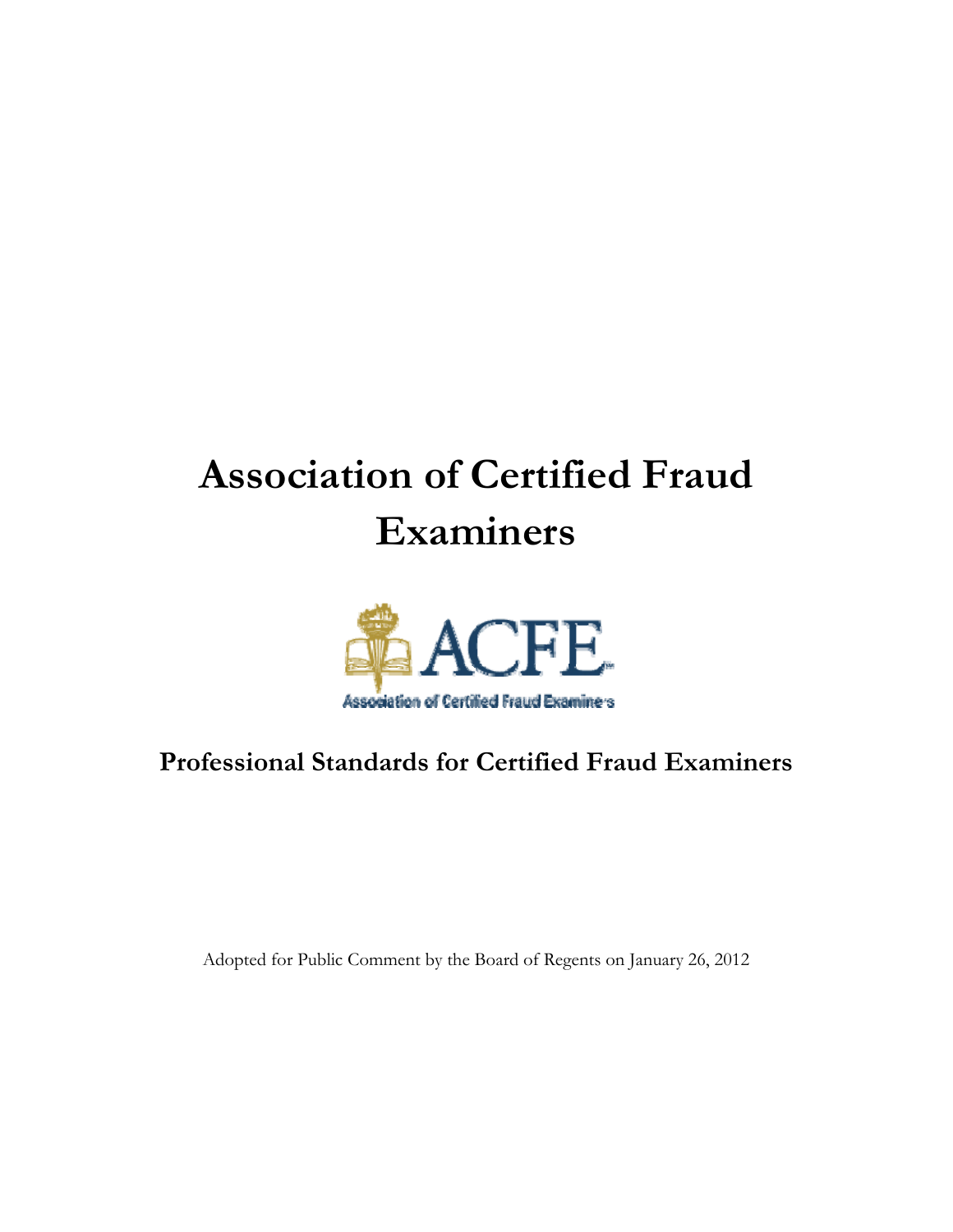# **Professional Standards for Certified Fraud Examiners**

## **Introduction**

The Association of Certified Fraud Examiners (ACFE) is an association of professionals comprised of Certified Fraud Examiners (CFEs) and Associate Members (Associates) who have made a commitment to work together for the common goal of detecting and preventing fraud, waste, and abuse. Fraud, waste, and abuse occur in all industries and organizations, both public and private. Fraud, however, is inherently secretive, complex, and difficult to deal with. The complexity and difficulty of detecting and preventing fraud requires and demands that anti-fraud professionals operate and conduct themselves with the highest level of ethical conduct and professionalism.

The ACFE, along with the ACFE Board of Regents (Board) and the ACFE Professional Standards and Practices Committee (Committee), have developed a set of Professional Standards for Certified Fraud Examiners (Standards) to help guide CFEs to meet the challenges encountered in the antifraud profession. These Standards express basic principles of ethical behavior to guide CFEs in fulfilling their professional duties and obligations. All CFEs shall be required, and all Associates shall strive, to adhere to these standards.

## **Purpose of the Standards**

The ACFE is committed to the advancement of the anti-fraud profession and the growth and development of its members. Every CFE, regardless of position, industry, or profession, should exhibit and maintain a core set of professional anti-fraud standards that are representative of the ACFE and the CFE designation.

The purpose of the Standards is to:

- Provide a set of core values and expectations with regard to professional conduct for CFEs where ethics, integrity, and professionalism are the cornerstones of the CFE designation.
- Establish minimum requirements for CFEs when interacting and communicating with clients/employers.
- Provide a basic framework of expectations for CFEs by outlining common principles that are applicable to all fraud examiners.
- Remind CFEs of their duty to adhere to the Standards*.*
- Encourage CFEs to report violations of the Standards to the ACFE.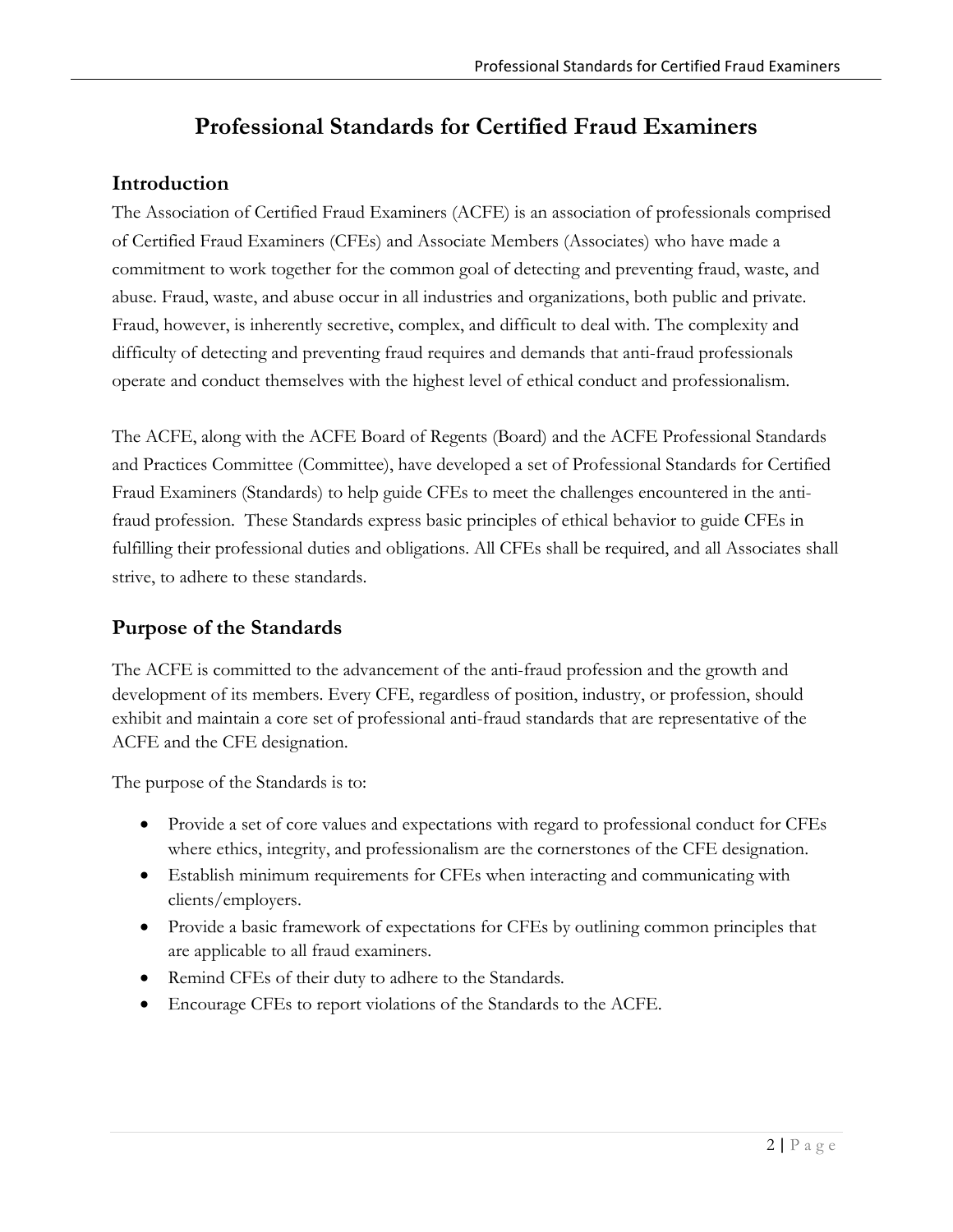The Standards are comprised of five core elements and expectations for CFEs:

- Standards of Professional Conduct
- Standards of Client Interaction and Communication
- Standards of Examination
- Standards of Reporting
- Standards of Enforcement

## **Applicability of the Standards**

The Standards apply to all CFEs. All Associate members should strive to adhere to the Standards.

The ACFE understands and respects the fact that CFEs work in every industry, profession, and trade around the world and that the laws and standards of practice for CFEs can vary based on their particular circumstances. As a result, there may be instances where CFEs encounter a conflict between the Standards and other requirements imposed by their professions/industries/jurisdictions. When CFEs are subject to codes or standards from other professional organizations or licensing bodies that conflict with these Standards, they should follow the more stringent requisites.

In addition, CFEs must abide by all laws, regulations, and court orders to which they are subject. If there is a conflict between the Standards and any law, regulation or valid court order, the provisions of the law, regulation, or court order should be followed.

The Standards were drafted by the ACFE Professional Standards and Practices Committee. The Committee will continually review and recommend updates to the Standards based on comments and feedback received from ACFE members, the ACFE Staff, and the Board of Regents.

Questions, comments or suggestions as they relate to the Standards can be directed to:

The Association of Certified Fraud Examiners Attn: Professional Standards Committee Liaison 716 West Avenue Austin, TX 78701

\*\*\*\*\*\*\*\*\*\*\*\*\*\*\*\*\*\*\*\*\*\*\*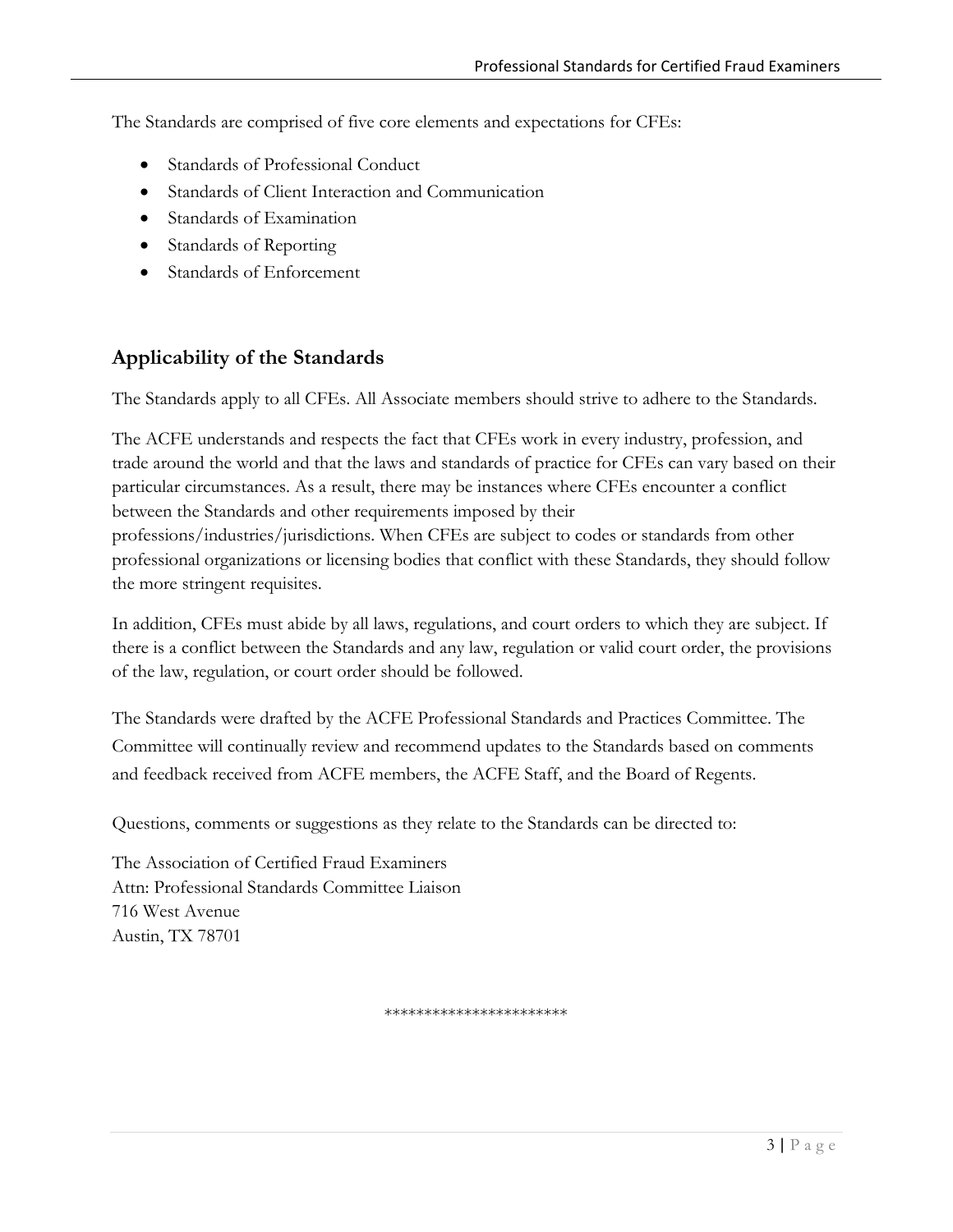# **1.0 – Standards of Professional Conduct**

## **Section 1.1 – Integrity**

CFEs shall conduct themselves with integrity, knowing that public trust is founded on integrity. CFEs shall not sacrifice integrity to serve the client, the employer, or the public interest.

#### **Guidance**

Integrity can be defined as an adherence to moral and ethical principles; soundness of moral character; honesty. These are traits that CFEs are expected to uphold. CFEs should be mindful that the integrity they exhibit reflects not only on them, but also on the ACFE and the anti-fraud profession in general. Part of the ACFE's core mission is to inspire public confidence in the integrity, objectivity, and professionalism of CFEs. If a CFE fails to act with integrity, then public confidence in the ACFE itself may be diminished.

## **Section 1.2 – Truthfulness**

CFEs shall be truthful in their communications, findings, and professional dealings. This standard does not prohibit the use of lawful investigative techniques, covert examinations, and interviewing techniques that have been deemed acceptable in a court of law.

#### **Guidance**

CFEs should act in a truthful manner. Personal character is a quality that is demonstrated through truthfulness, and truthfulness is manifested through providing services with the highest degree of integrity.

In short, CFEs should uphold truthfulness in their actions, words, and deeds, and they should always be dedicated to finding and reporting the truth, regardless of the desired outcome.

There are many facets to the anti-fraud profession and CFEs provide a variety of services in a multitude of settings. CFEs commonly provide testimony and report their findings in legal and non-legal matters such as criminal and civil trials, arbitrations, bankruptcy proceedings, legislative hearings, and other legal or equitable proceedings, and they must be truthful when doing so. Any exaggeration or embellishment, if uncovered, will likely reduce the CFEs credibility and persuasiveness. Moreover, the use of false statements, half truths, and misrepresentations by a CFE could cause the innocent to be punished or cause the guilty to go free. A CFE's word can hold great weight, and this should not be taken lightly.

Additionally, CFEs often must report their findings and communicate the results of an engagement with a client or employer, and such communications must be accurate. Providing inaccurate results will affect the credibility of the underlying engagement and the CFE.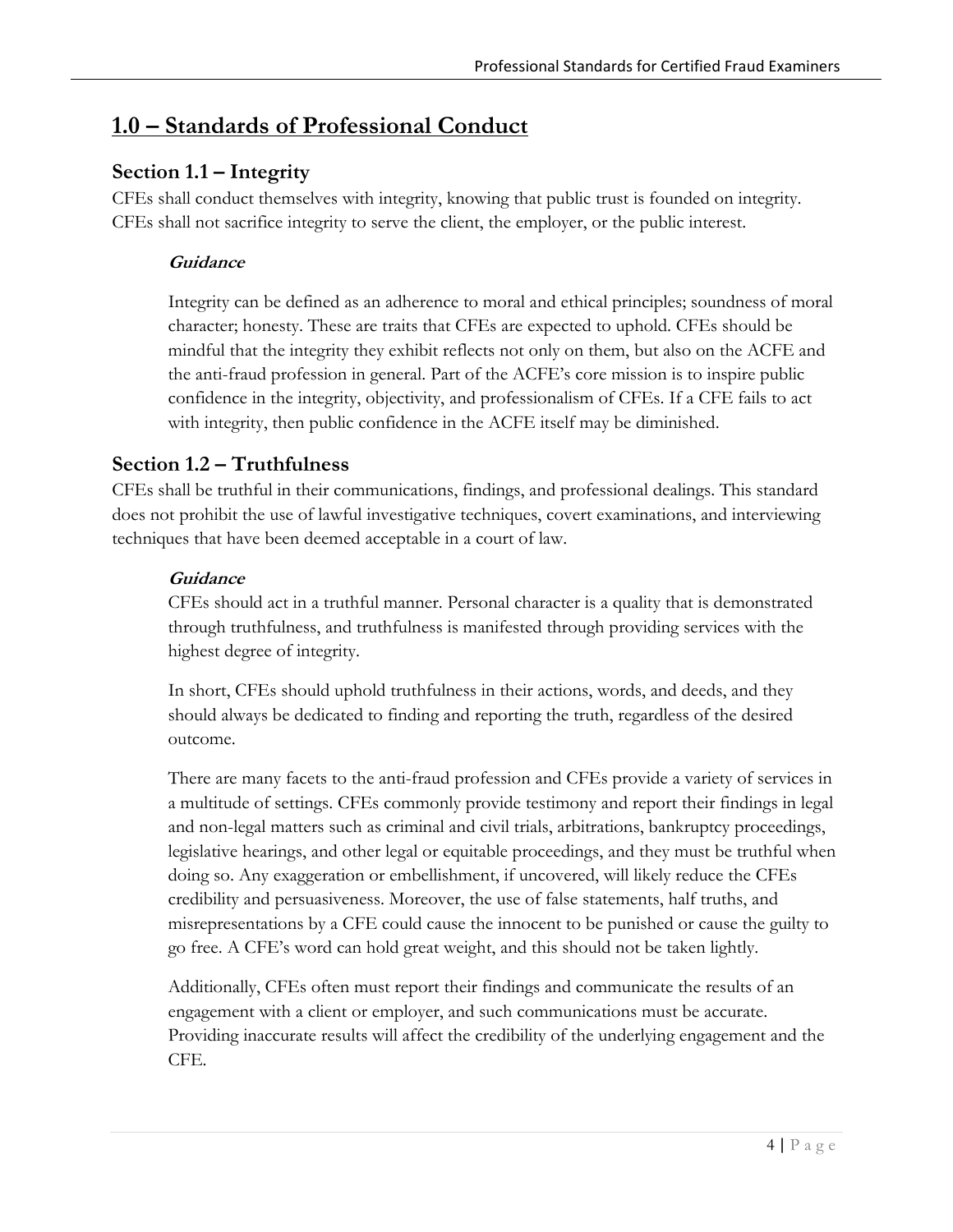#### **1.2.1 – Truthfulness in Courts of Law, Hearings, and Other Dispute Resolution Bodies**

#### 1.2.1.1 – False Statements

CFEs shall not knowingly make a false statement when testifying under oath.

1.2.1.2 – Court Compliance

CFEs shall comply with lawful orders of the courts or other dispute resolution bodies.

#### **1.2.2 – Truthfulness in Communicating Results**

CFEs shall not knowingly make a false statement when reporting findings or communicating the results of an engagement with a client/employer.

## **Section 1.3 – Objectivity**

CFEs shall maintain objectivity in discharging their professional responsibilities at all times. CFEs shall not be influenced to misrepresent, skew, suppress, or fabricate any information or findings.

#### **Guidance**

CFEs should strive to safeguard any examination from the influences of the personal feelings or interests of others involved and focus on the facts of the case. For CFEs, objectivity refers to the ability to conduct examinations without being influenced by one's own personal feelings or the personal feelings and motives of others. An objective CFE makes decisions and renders opinions that are based on fact and are free from bias, prejudice, and personal interpretations.

CFEs must maintain objectivity to report findings accurately. A CFE who fails to work freely and objectively does a disservice to the anti-fraud profession and the CFE designation.

#### **1.3.1 – Reporting Objectivity Issues**

CFEs shall immediately report to their client/employer, or remove themselves from an examination when their objectivity becomes so diminished that it could significantly impact the outcome or findings of the examination.

## **Section 1.4 – Conflicts of Interest**

Prior to accepting a professional engagement, CFEs shall investigate for actual and/or potential conflicts of interest. If actual conflicts of interest and/or potential conflicts of interest arise at any time before or during an engagement, CFEs shall disclose such conflicts to their employers or prospective clients as soon as the conflicts are known to the CFE.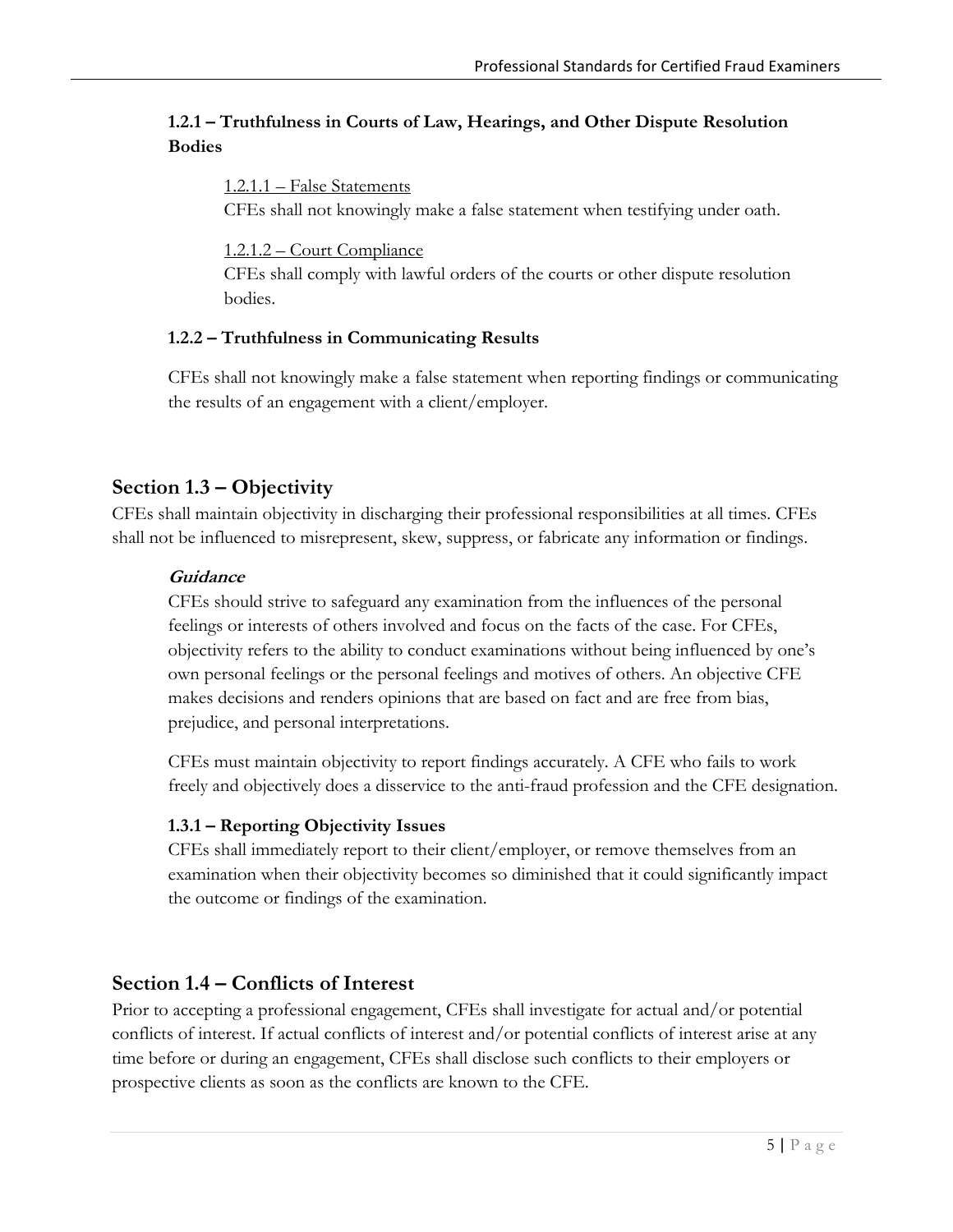#### **Guidance**

An *actual conflict of interest* exists when a member's ability to act objectively, or in the best interests of his client/employer, will be impaired by any current, prior, or future relationship with parties relevant to the engagement. An example of an actual conflict of interest might include being asked to conduct a fraud examination of someone with whom you have strong personal or business ties, such as a relative, a friend, or a business partner. A *potential conflict of interest* exists when a member's private interest could result in a conflict of interest in the future. An example of a potential conflict of interest might include being asked to conduct an examination of a Company A when you have business interests in an entity that is a supplier of Company A and derives a substantial amount of its revenue from Company A.

#### **1.5.1 – Mitigation of Actual and Potential Conflicts of Interest**

#### 1.4.1.1 – Actual Conflicts of Interest

CFEs shall refrain from conducting any examination where an actual conflict of interest exists until such a time when the actual conflict of interest no longer exists or when informed consent is obtained from all affected parties.

#### 1.4.1.2 – Potential Conflicts of Interest

In situations where potential conflicts of interest exist, CFEs should take all necessary steps to ensure that an actual conflict of interest does not materialize. This could include reassigning personnel, tasks, job duties, and/or responsibilities. CFEs should also refrain from conducting any examination until the potential conflict has been disclosed to the client/employer and informed consent has been obtained.

## **Section 1.5 – Discreditable Acts**

CFEs shall not commit discreditable acts, and shall always conduct themselves in the best interests of the reputation of the profession.

**Guidance** A *discreditable act* is any act conducted by a CFE that would be reasonably expected to diminish his/her trustworthiness or integrity. Examples of discreditable acts include but are not limited to perjury, fabricating evidence, excluding relevant evidence, lying about or fabricating professional qualifications, and so on.

CFEs are routinely called on to investigate allegations of wrongdoing and report findings in matters involving fraud, corruption, and other violations of the law. A CFE's findings and opinions are often given great weight by employers, law enforcement authorities and the courts.

CFEs who commit discreditable acts tarnish their reputation, the reputation of the ACFE, and the public perception of the CFE designation. Therefore, CFEs should strive to live by the spirit as well as the letter of the law, and they should seek to serve as role models for ethics, integrity, and honesty.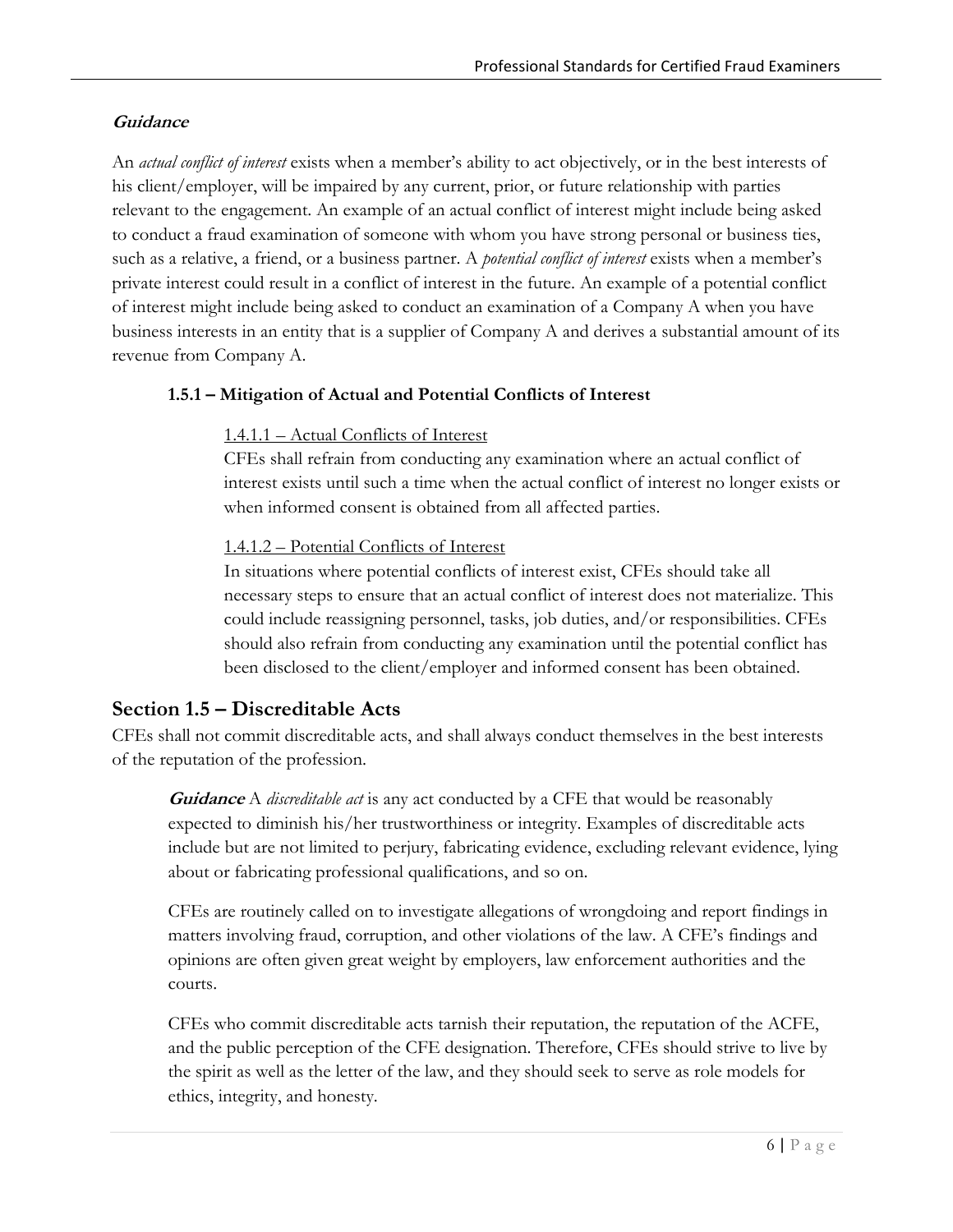#### **1.5.1 – Criminal Acts**

CFEs shall not commit criminal acts or knowingly induce others to do so.

#### **Guidance**

CFEs operate in many different jurisdictions and under varying circumstances and conditions, but regardless of where they live or operate, CFEs are expected to comply with the law and avoid engaging in criminal conduct. Generally speaking, this standard is meant to apply to felony offenses (those punishable by more than one year in prison) or crimes of moral turpitude.<sup>1</sup> Examples of the categories of criminal acts that would rise to a violation of this standard include by are not limited to: corruption, bribery, illegal gratuities, extortion, asset misappropriation, larceny, forgery, financial statement fraud, identity theft, perjury, and computer fraud. In some circumstances, other crimes may constitute a violation of this standard depending on their severity. For example, reckless or intentional misconduct that endangers the life or safety of another, even if it is not a felony offense, might violate this Standard.

Minor infractions that do not involve any aspect of moral turpitude, such as traffic violations, are not covered by this standard, although CFEs should strive to obey all laws at all times.

All cases involving the application of this standard will decided by the ACFE Board of Regents at its own discretion on a case–by-case basis.

## **Section 1.6 – Professional Competence**

CFEs shall be competent in their respective areas and disciplines, and they shall not accept assignments where competence is lacking. In some circumstances, it may be possible to meet the requirement for professional competence by use of consultation or referral.

#### **Guidance**

Professional competence refers to an individual's knowledge, skills, and overall capability to perform the duties of a CFE. Competency, however, is not the same as perfection. Everyone makes mistakes and CFEs are no different, but CFEs must diligently discharge their professional responsibilities, and they should not accept any matters which they are not competent to handle. CFEs, however, may accept matters where the requisite level of competence can be achieved by reasonable preparation.

 $1$  Section 5.07 of the ACFE Bylaws defines a crime of moral turpitude as one that calls into question the integrity and judgment of the offender and includes but is not limited to offenses such as bribery, fraud, corruption, solicitation, embezzlement, theft by a fiduciary or trustee, or theft by trick, deceit or false pretenses.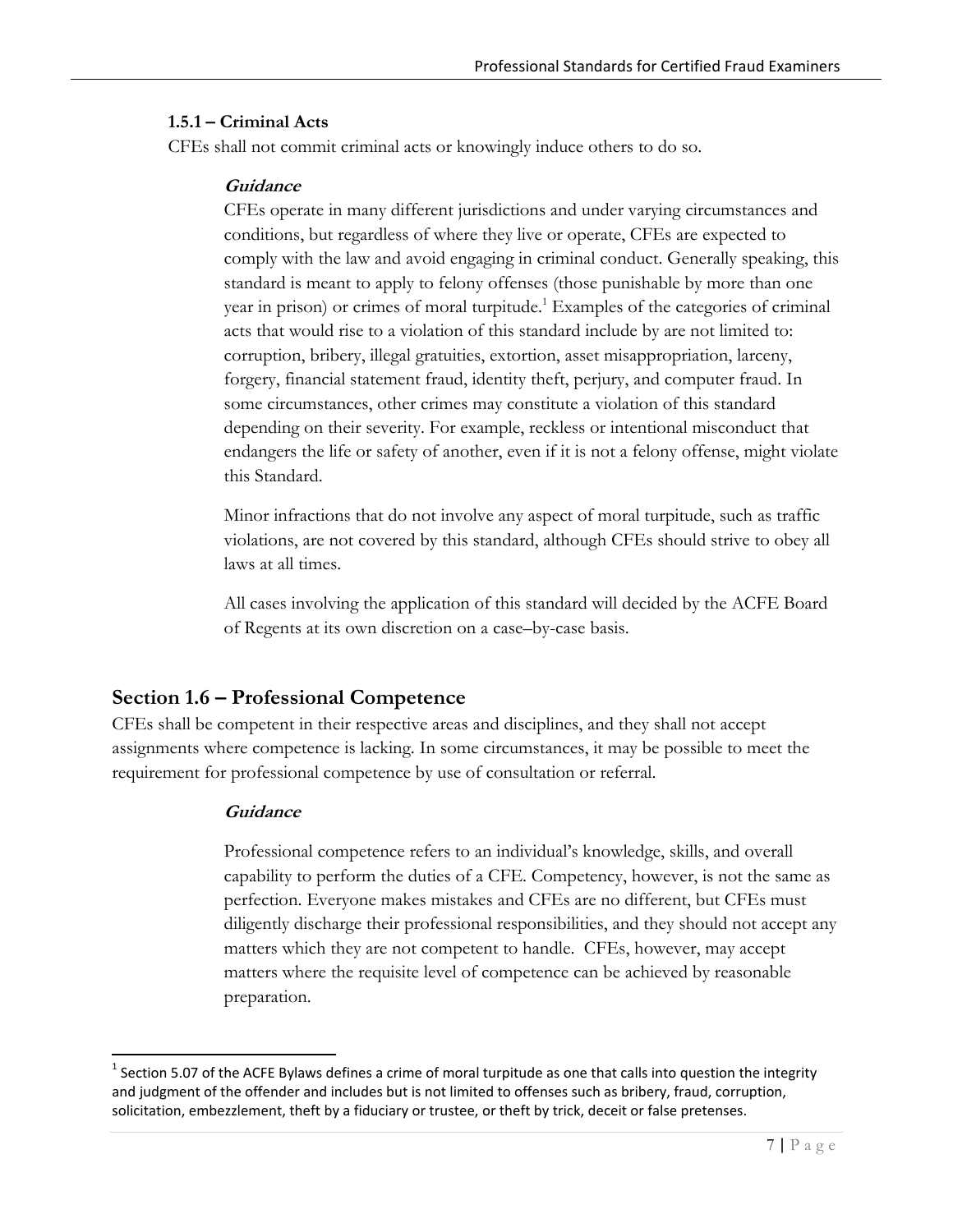CFEs should refrain from taking cases in which they lack the knowledge, skills, or experience to provide competent services unless they can obtain the necessary expertise to establish competence prior to the engagement, or they associate with someone of established competence in the field in question. A CFE may have significant expertise in one area of practice but lack competence to handle other types of cases. For example, a CFE whose sole experience is in health care fraud should refrain from taking a bankruptcy fraud case unless he/she can obtain the necessary expertise to establish competence prior to the engagement, or he/she is able to hire, engage, or consult with other professionals who do have the requisite competence. However, if the CFE does rely on third party expertise in this manner, doing so does not absolve the CFE of his/her responsibilities to oversee the engagement and to ensure that competent services are delivered to the client/employer. At a minimum, the CFE must have sufficient expertise to determine if those operating under his/her direction have the requisite knowledge, skills, and abilities to perform their assigned tasks.

#### **1.6.1 – Continuing Education**

CFEs shall maintain the minimum amount of continuing professional education required by the ACFE.

#### **Guidance**

CFEs shall continually strive to increase the level of competence and effectiveness of their professional services by maintaining appropriate continuing professional education (CPE). CPE requirements are set by the ACFE Board of Regents and are subject to change. These requirements are published by ACFE on its website. It is the CFE's responsibility to know what CPE requirements have been established by the Board of Regents. CFEs must maintain the minimum levels of CPE as dictated by the Board and must certify their compliance with CPE requirements.

## **Section 1.7 – Due Professional Care**

CFEs shall exercise due professional care in the performance of their services. Due professional care requires diligence, critical analysis, and professional skepticism in discharging professional responsibilities.

#### **Guidance**

*Due professional care* can be defined as the care that a reasonable person in the same profession and in the same situation would exercise to achieve the desired results.

The standard of due professional care requires that CFEs utilize techniques and approaches that are accurate, professional, ethical, and legal when compared to others in the profession. A useful question to ask when considering whether one has exercised due professional care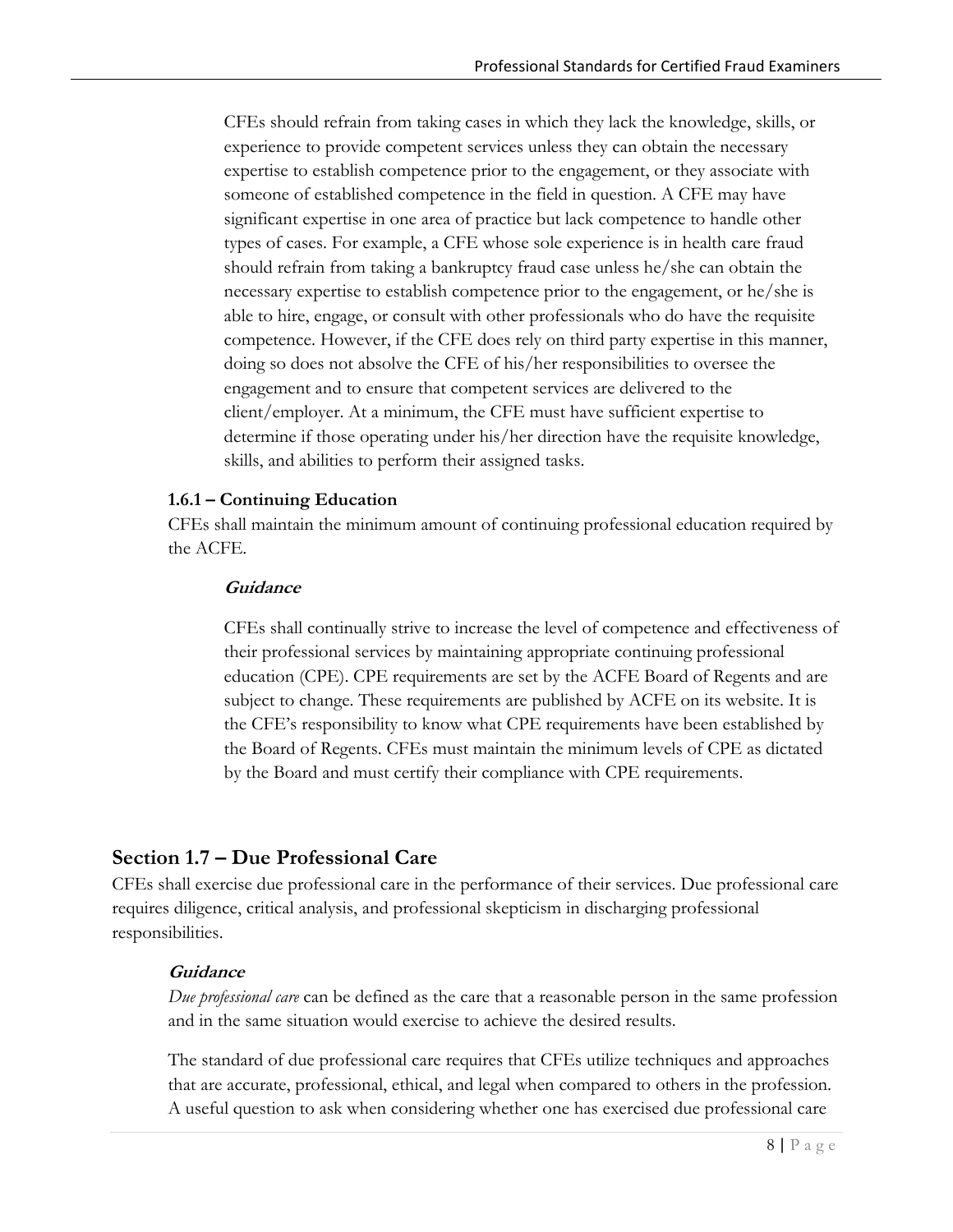is: If another CFE with expertise in this field was brought in to critique my work, would that CFE generally utilize the same or similar approaches and make the same or similar decisions in conducting the examination? If the answer is no, then it is possible that the primary CFE was not utilizing due professional care.

## **Section 1.8 – Confidentiality**

CFEs shall not disclose confidential or privileged information obtained during the course of a professional engagement without the express permission of the client/employer or another appropriate authority.

#### **Guidance**

Due to the nature of the anti-fraud profession, CFEs often will come into contact with sensitive, privileged, or otherwise confidential information. It is imperative that CFEs maintain integrity and trustworthiness and safeguard such information from unauthorized viewing or disclosure.

CFEs must maintain confidentiality regarding the sharing of information outside of the scope of their responsibilities until directed by an appropriate authority to turn over confidential information. The appropriate authority could be the client/employer, a judicial or legislative body, or an investigative review board, depending on the circumstances.

#### **1.8.1 – Unauthorized Use of Confidential Information**

CFEs shall not use sensitive, privileged, or otherwise confidential information obtained during the course of a professional engagement for their own personal benefit or profit or for the benefit of their family members, friends, or business associates.

#### **Guidance**

When a CFE is made privy to a client/employer's sensitive, privileged, or otherwise confidential information, such information must be used only in furtherance of his/her professional responsibilities. Any other use of confidential information, without the client/employer's knowledge and consent, is prohibited—particularly if such use is for the CFE's personal benefit. For example, a CFE who uses a client's customer database to promote his/her own services would be in violation of this standard. The same would be true of a CFE who buys or sells stock based on confidential financial information that he/she obtained during a fraud examination or other professional engagement.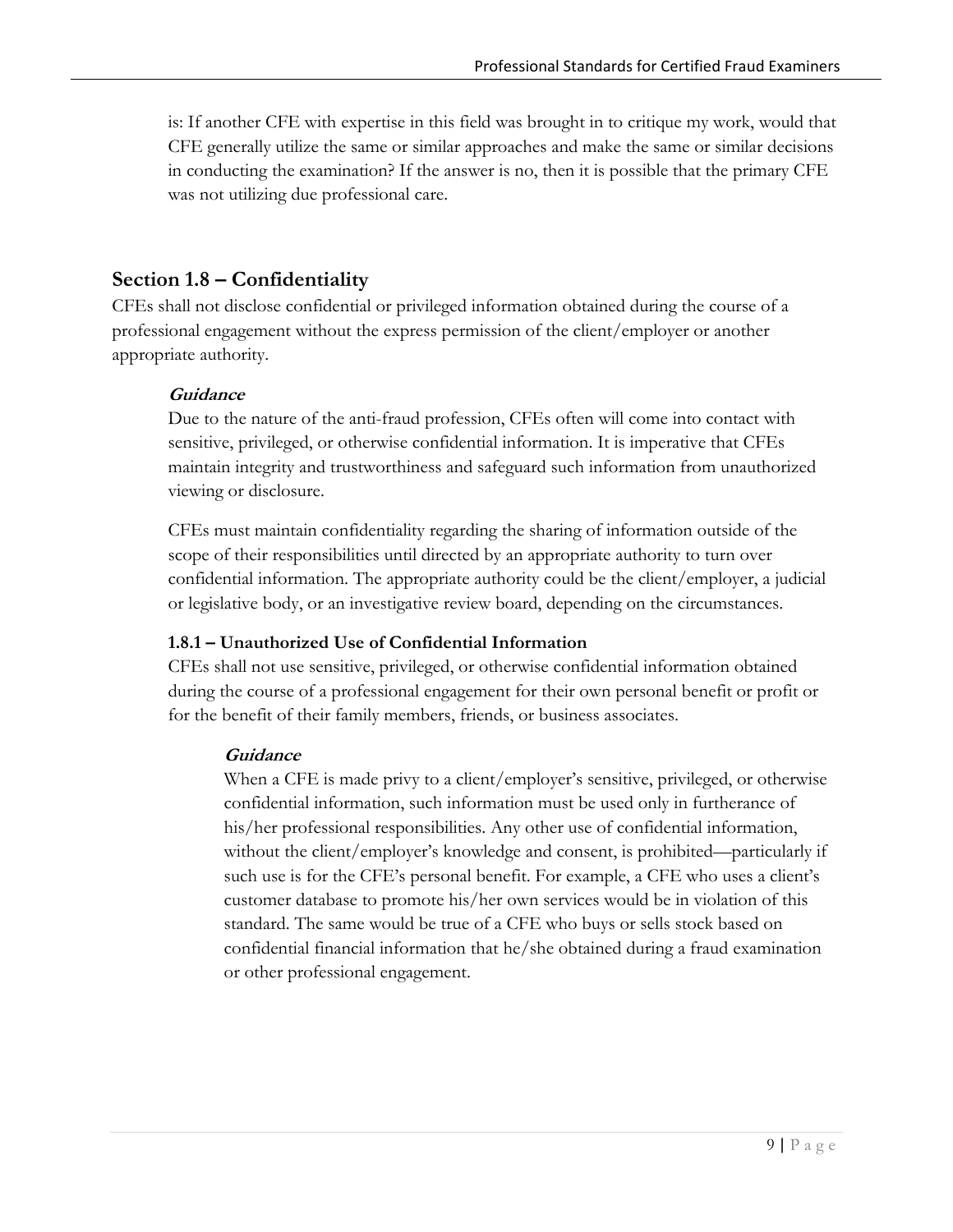# **2.0 – Standards of Client/Employer Interaction and Communication**

Every client and every professional engagement is unique in terms of circumstances, scope, expectations, compensation, subject matter, and so on. But regardless of the differences, there are several standards to which CFEs should adhere in order to ensure that there is mutual understanding with clients/employers regarding the terms and conditions of the engagement. Proper planning, communication, on-going assessment and follow-up with the client/employer are essential to CFEs and to the success of the engagement.

## **Section 2.1 – Initial Scope Agreement**

At the beginning of a fraud examination, CFEs shall reach an agreement with those retaining them (client or employer) about the scope and limitations of the fraud examination and the responsibilities of all parties involved.

#### **Guidance**

The initial scope agreement is the most critical piece of pre-engagement communication CFEs have with the client/employer. The initial scope may consist of a formal written contract, a client engagement letter, or in some circumstances an oral understanding with the client/employer. Examples of basic information that should be considered in the initial scope agreement include:

- Predication and/or allegation/concern to be investigated
- Timeliness or urgency of the engagement
- Compensation
- Requirements for status updates and ongoing communication
- Final report guidelines and/or format
- Confidentiality requirements
- Authorized contact(s) for the client/employer who can approve changes to the scope of the examination.
- Expertise and/or resources (e.g., equipment, software, etc.) required for the examination
- Supporting assistance, if any, needed from the client/employer
- Expected completion date or timeline
- Specific responsibilities of the CFE, client/employer, and other parties involved in the engagement

It is generally preferable for the initial scope agreement to be in writing in order to clarify the terms and help preclude subsequent disagreements or confusion as to the nature of the engagement or the expected outcome. However, in some circumstances it may not be practical to enter into a written agreement with the client/employer. Oral agreements are not prohibited, but when they are used it is recommended that the CFE document the terms and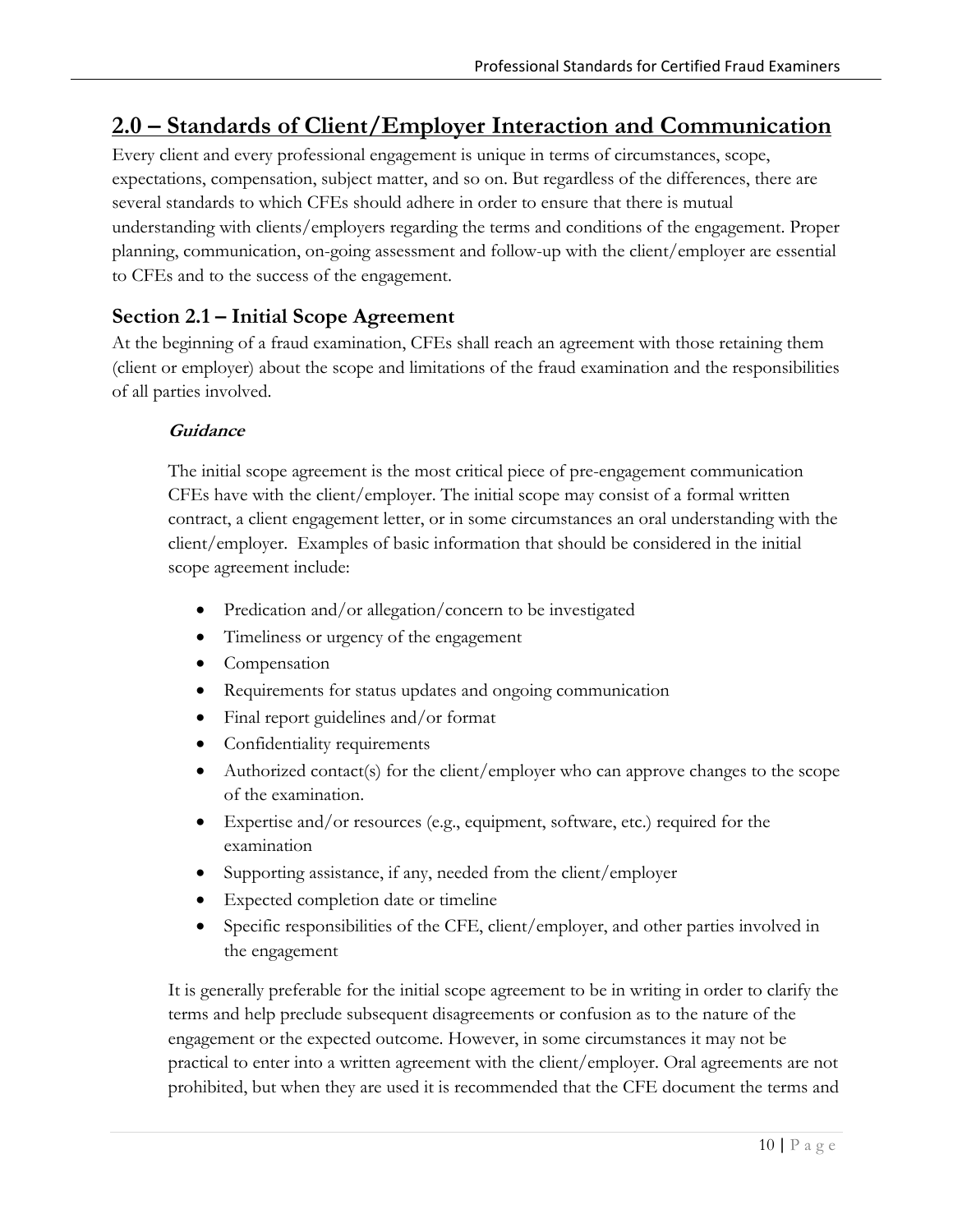conditions in his/her own notes or file and make every effort to communicate the CFE's understanding of the engagement's key terms to the client/employer in a clear and unambiguous manner.

In no case should a CFE guarantee an outcome for the client/employer. The results of the engagement should always be based on the facts uncovered during the engagement.

## **Section 2.2 – Ongoing Communication**

Throughout the engagement, CFEs shall communicate openly with those retaining them about the status of the engagement. Whenever the scope or limitations of a fraud examination or the responsibilities of the parties change significantly, a new understanding shall be reached with the client/employer.

#### **Guidance**

This standard seeks to serve three purposes. First, ongoing communication will help ensure that the CFE keeps the client/employer informed about the progress of the engagement. Second, communication will provide assurance to the client/employer that the CFE is performing his/her duties in accordance with the initial scope agreement. Third, it will enable the CFE and client/employer to make necessary changes to the scope or focus of the engagement as new facts or information becomes known.

CFEs should be cognizant of changes in scope where the engagement grows outside of the original concerns or issues, particularly when such changes will likely increase the costs or length of the examination. In such instances, the CFE should openly communicate the changes to the client/employer. This allows the CFE along with the client/employer to:

- Assess how to continue from a monetary and legal standpoint.
- Protect CFEs from complaints that the final engagement costs were larger than originally agreed upon or that the engagement lasted longer than expected.
- Ensure that CFEs have adequate predication to delve into new areas that arise during an engagement.

This standard does not necessarily require that CFEs and their clients/employers enter into a new, written scope agreement every time the scope of an engagement changes. As noted in Standard 2.1, the scope of an engagement can be amended based on an oral understanding. But when the scope is amended based on an oral understanding, the CFE should document the revised terms and conditions in his/her file and make every effort to communicate the CFE's understanding of the revised terms of the engagement to the client/employer in a clear and unambiguous manner.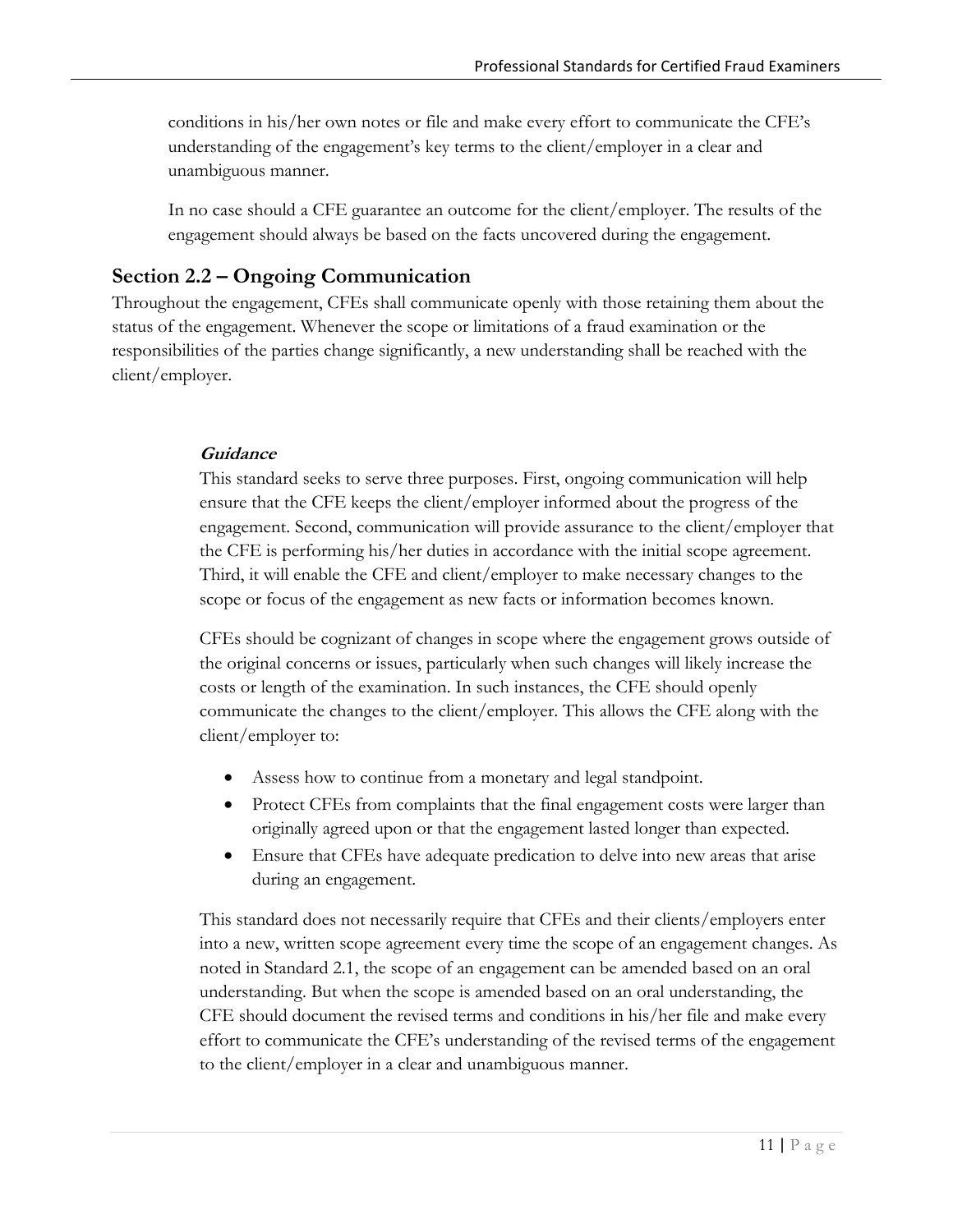## **Section 2.3 – Consideration of Client Cost**

CFEs should always be cognizant of the ongoing cost to the client/employer during the course of professional engagements.

#### **Guidance**

The costs of a professional engagement can expand quickly. If, during the course of an engagement, it becomes reasonably apparent that the costs of the engagement will materially exceed those authorized under the original agreement with the client/employer, the CFE should not proceed until the client/employer has approved the cost change.

## **Section 2.4 – Conscious Disregard for Responsibilities**

CFEs shall not knowingly neglect or disregard their responsibilities owed to clients/employers during the course of engagements.

#### **Guidance**

CFEs are expected to hold themselves accountable to the promises and agreements they make to clients/employers. CFEs who purposefully fail to deliver promised services, work product, or documentation cast a shadow on the CFE designation.

## **Section 2.5 – Awareness of Client/Employer Manipulation**

CFEs shall remain alert and vigilant to the possibly that the client/employer has retained the services of the CFE to further a fraudulent or unethical business dealing.

## **Guidance**

CFEs should always be aware of the motives of clients/employers. In most instances these motives are positive and constructive; i.e. identify fraud, waste and abuse, remove wrongdoers, or improve a business. In instances where the motives are less than honorable, a CFE could become an unwitting pawn in advancing a client/employer's inappropriate goals, i.e. misdirection from a larger fraud, targeting a scapegoat to conceal the misdeeds of another, or retaliating against whistleblowers and other innocent parties. If a CFE becomes reasonably certain that the motives of the client are fraudulent or unethical and that the CFE's services are being utilized for inappropriate purposes, the CFE should resign the engagement or report the CFE's concerns about the client/employer's improper motives, provided that such a report does not violate the CFE's duty of confidentiality to the client/employer.

## **Section 2.6 – Duty to Self-Report Material Errors and Omissions**

CFEs shall notify their clients/employers of any situation or circumstance in which the CFE generated any material errors or omissions in association with the engagement.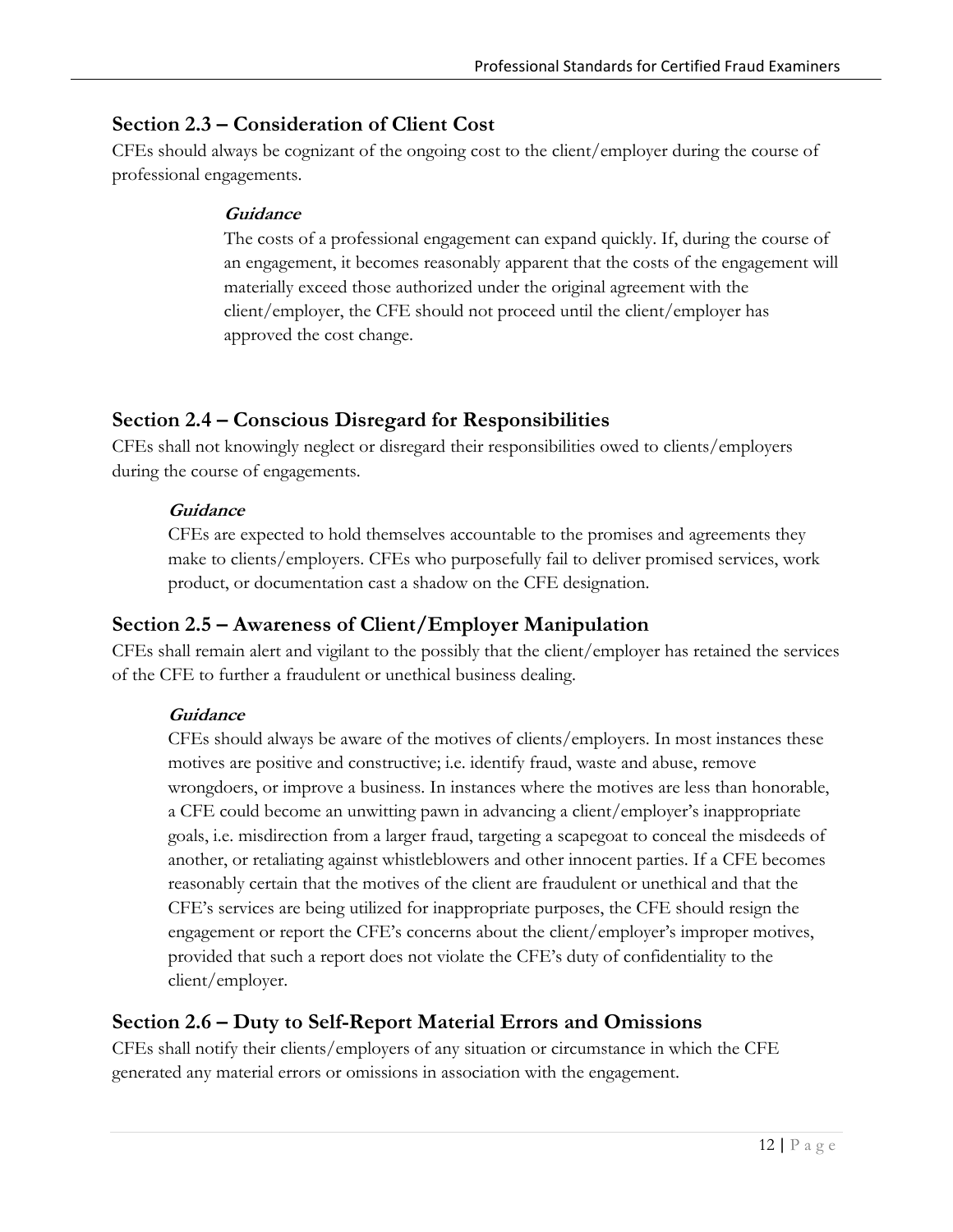#### **Guidance**

This Standard is an extension of Standard 1.2 – Truthfulness, which requires CFEs to be truthful in their communications, findings, and professional dealings. A CFE who knowingly fails to notify his client/employer of a material error or omission and thereby allows the client/employer to proceed based on incomplete or inaccurate information does not fulfill his/her duty of truthfulness to the client.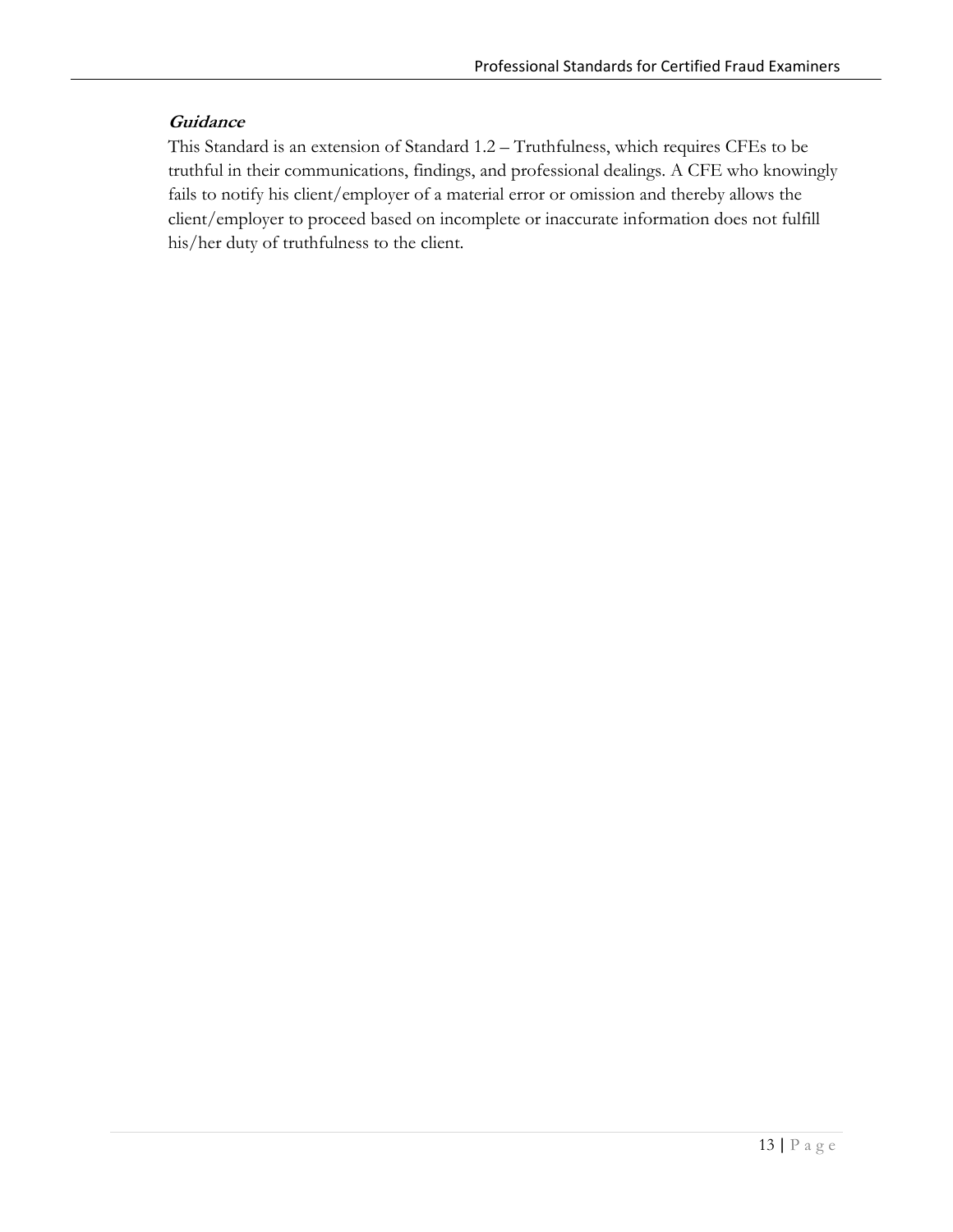# **3.0 – Standards of Examination**

## **Section 3.1 – Fraud Examinations**

CFEs shall conduct fraud examinations in a legal, professional, and thorough manner. The CFE's objective shall be to obtain evidence and information that is complete, reliable, and relevant.

#### **Guidance**

Fraud examination refers to a process of resolving allegations of fraud from inception to disposition, and it is the primary function of the anti-fraud professional. The fraud examination process encompasses a variety of tasks that include taking statements, analyzing and reviewing relevant records and documents, interviewing individuals, writing reports, testifying to findings, and assisting in the detection and prevention of fraud.

Every fraud examination is different and may demand a different approach and methods of deployment. Examinations can take different directions, requiring expertise covering various disciplines, and can present a variety of legal considerations. Regardless of the challenges posed by fraud examinations, CFEs should remain professional and conduct the examination in a complete and thorough manner. CFEs should not cut corners, make leaps of faith or broad assumptions, or allow others to influence the outcome of their examinations. CFEs should strive to present facts in an impartial, unbiased, and fair manner.

While this standard requires CFEs to conduct thorough examinations and obtain evidence that is complete, it does not require CFEs to expand the scope of their engagements to follow every evidence trail or perform services not contemplated by the client/employer. A CFE will not violate this standard if he/she fails to collect evidence or follow leads that are outside the scope of the examination agreed upon by the CFE and client/employer, but the CFE must, within the defined scope of work for the engagement, make every effort to obtain evidence that is complete, reliable, relevant, and thorough.

If, during the course of a fraud examination, a CFE determines that he/she cannot conduct a legal, professional, and thorough examination due to limitations imposed by the client/employer, the CFE should raise these concerns with the client/employer and document such communications. If scope limitations are such that the CFE reasonably believes the end result of the examination will be misleading or inaccurate (for example, if a client directs a CFE to examine only transactions made by one employee where evidence suggests that others may have been involved in a fraud), then the CFE may be required to resign the engagement, depending on the circumstances.

## **Section 3.2 – Examination Preparation**

CFEs' professional services should be adequately planned. Planning controls the performance of a fraud examination from inception through completion, and it involves developing strategies and objectives for performing the agreed upon services.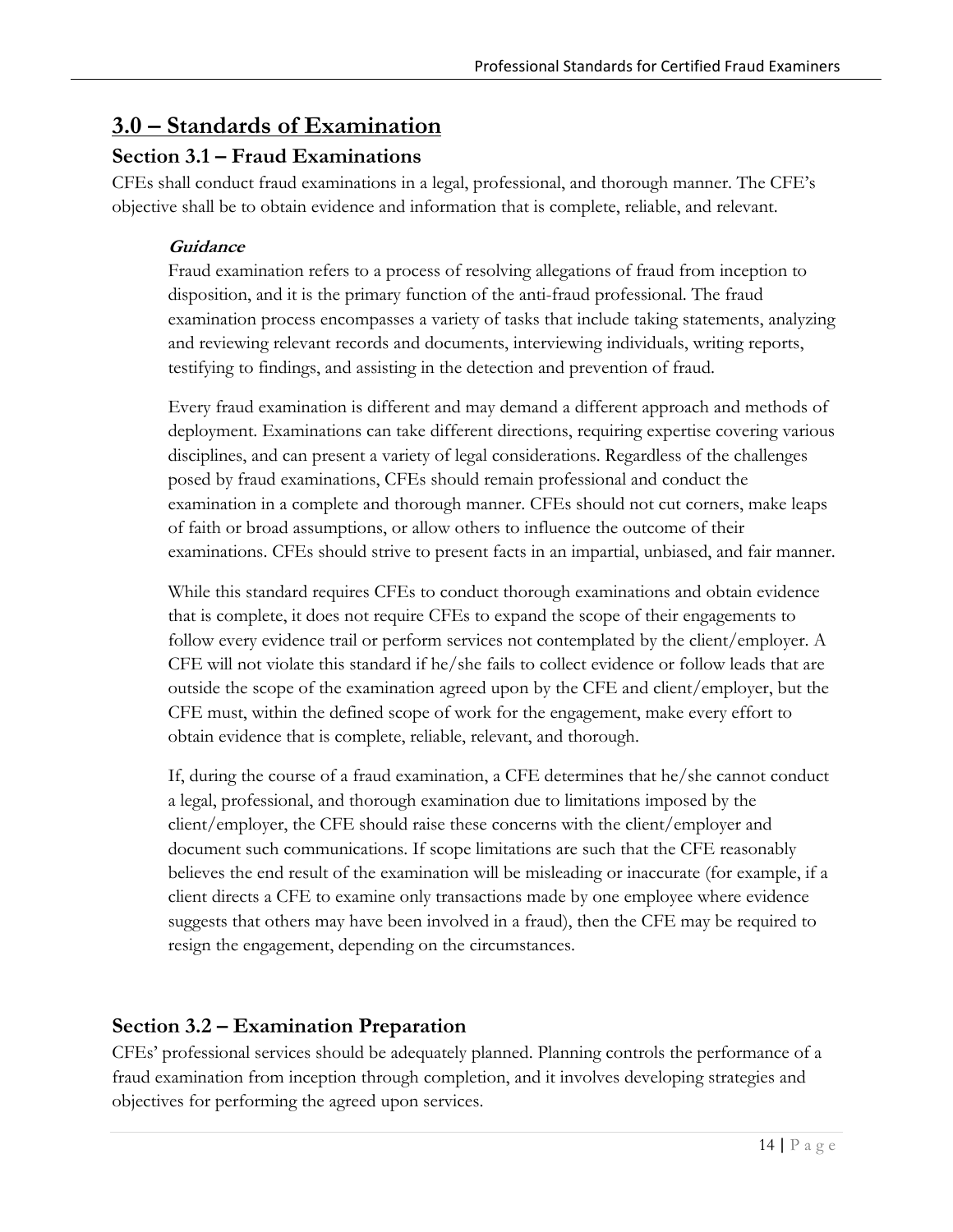#### **Guidance**

Preparation is a critical step in any fraud examination. Often the success or failure of the examination can be attributed simply to the planning phase.

Before accepting a professional engagement, CFEs should ask a series of questions designed to prepare them for the examination. Some example questions include:

- Do I have the right expertise to conduct this examination?
- Do I have adequate resources to conduct this examination, including intellectual resources, physical resources, and monetary resources?
- Do I have documented policies and procedures on how my staff and I will conduct the examination, interview individuals, handle evidence, report our findings?
- Where are the information, documents, and data pertinent to the examination housed? Do I have the expertise to export and analyze it?
- Who are the relevant parties, potential witnesses, subject matter experts, and possible suspects? Who do I interview first, last? Which individuals might have ulterior motives?
- Might there be involvement by the media? How will I handle media requests for information about the case?

CFEs should never accept and begin fraud examinations without ensuring that they are adequately prepared for what may lie ahead. Proper planning can lead to a successful examination and the delivery of professional services.

## **Section 3.3 – Predication**

CFEs shall establish predication at the outset of a fraud examination and continuously reevaluate predication as the examination proceeds. Members shall strive for efficiency in their examination.

#### **Guidance**

Predication is the totality of circumstances that would lead a reasonable, professionally trained, and prudent individual to believe a fraud has occurred, is occurring, and/or will occur. In other words, predication is the basis upon which an examination is commenced. CFEs should not conduct fraud examinations without proper predication. As a fraud examination progresses and as new information emerges, the CFE should continually reevaluate whether there is adequate predication to take each additional step in the examination.

This standard applies only to the conduct of fraud examinations as that term is defined by these Standards and does not bar CFEs from accepting other forms of engagements in circumstances where predication is lacking. For example, predication is not required for a CFE to conduct a risk assessment, to provide consulting services or to conduct a nonforensic internal or external audit.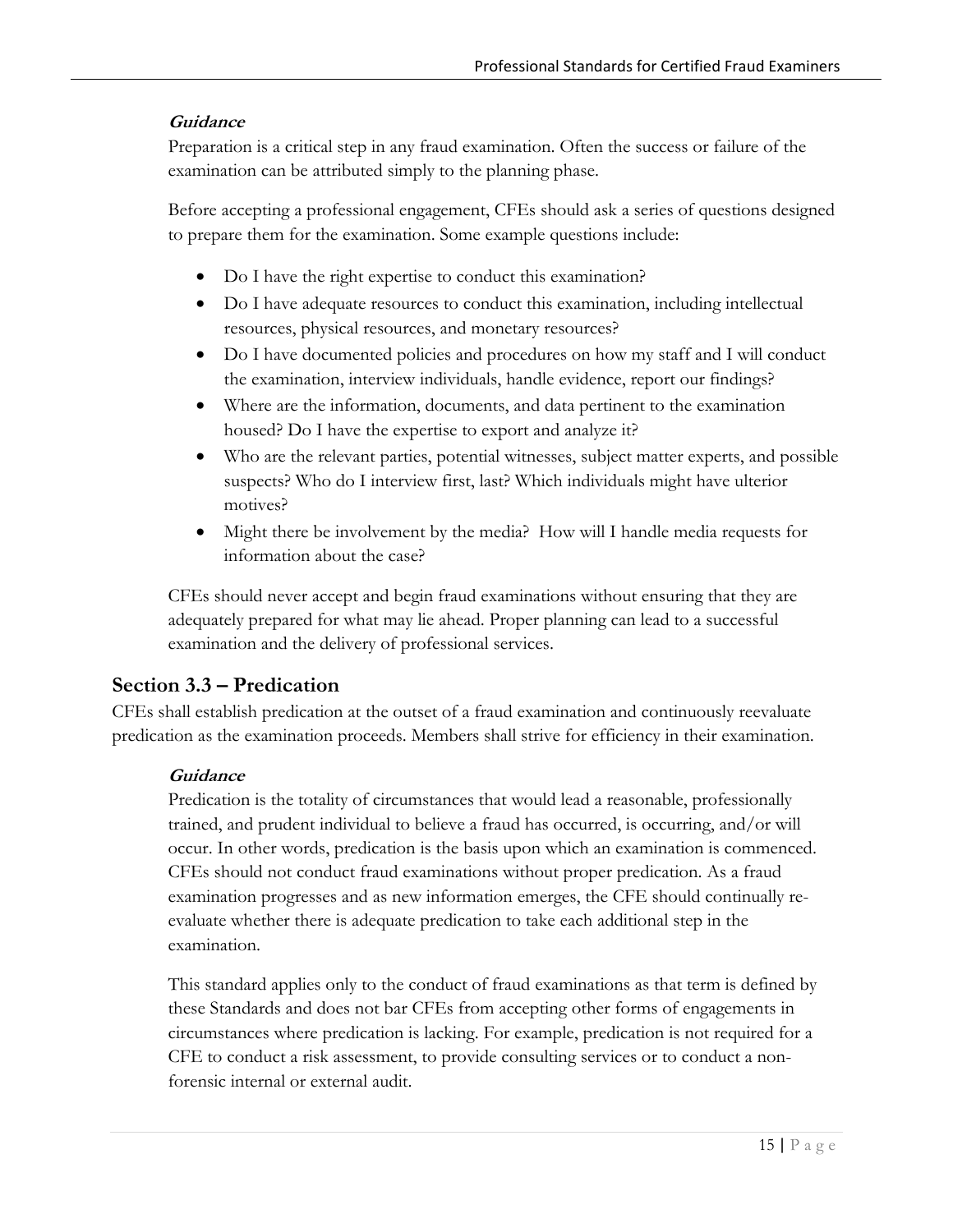## **Section 3.4 – Use of Third Parties**

When a third party performs work at the request of, or under the supervision of, a CFE, the CFE shall adequately supervise the work of the third parties. The extent of supervision required will vary depending on the complexities of the work and the qualifications of the third parties.

#### **Guidance**

In some situations, it might be necessary to employ outside specialists in a particular field to assist with a fraud examination. And although *Standard 1.6 – Professional Competence* provides that it is permissible for CFEs to retain third-party services to assist in an examination, that Standard does not absolve CFEs of the overall responsibilities for supervising the engagement. CFEs must direct and supervise the work that is done on their behalf and ensure that third parties adhere to and follow the same standards required of CFEs.

#### **3.4.1 – Accuracy of Third Party Work**

The CFE shall assume responsibility for the accuracy and completeness of the work performed by assistants, subordinates, consultants, or other individuals employed or directed by the CFE. The work performed by third parties under direction of the CFE must satisfy these Standards.

## **Section 3.5 – Document and Evidence Collection**

CFEs should apply appropriate procedures addressing how documents and evidence are collected, generated, maintained, reported, and safeguarded during an examination.

#### **Guidance**

In most fraud examinations, CFEs will confront significant amounts of information, some of which might be relevant to the examination and some which might not. Evidence can be defined as all the information that influences a decision-maker in reaching decisions. *Relevant evidence* is evidence that tends to make some fact in issue more or less likely than it would be without the evidence. For example, in a check forgery examination, a piece of notebook paper showing an employee had practiced writing the signature that was forged on the fraudulent check might be relevant to show that the employee was preparing to convert the forged check.

CFEs should strive to thoroughly review, identify, collect, and report on all information and evidence that is relevant to the examination. CFEs must be competent in their abilities to know what information and evidence is relevant and what is not. If, during a fraud examination, the CFE determines that the amount of relevant information is more than the CFE can manage in a cost effective and professional manner, the CFE should seek additional resources or support and promptly report the change in scope to his/her client/employer.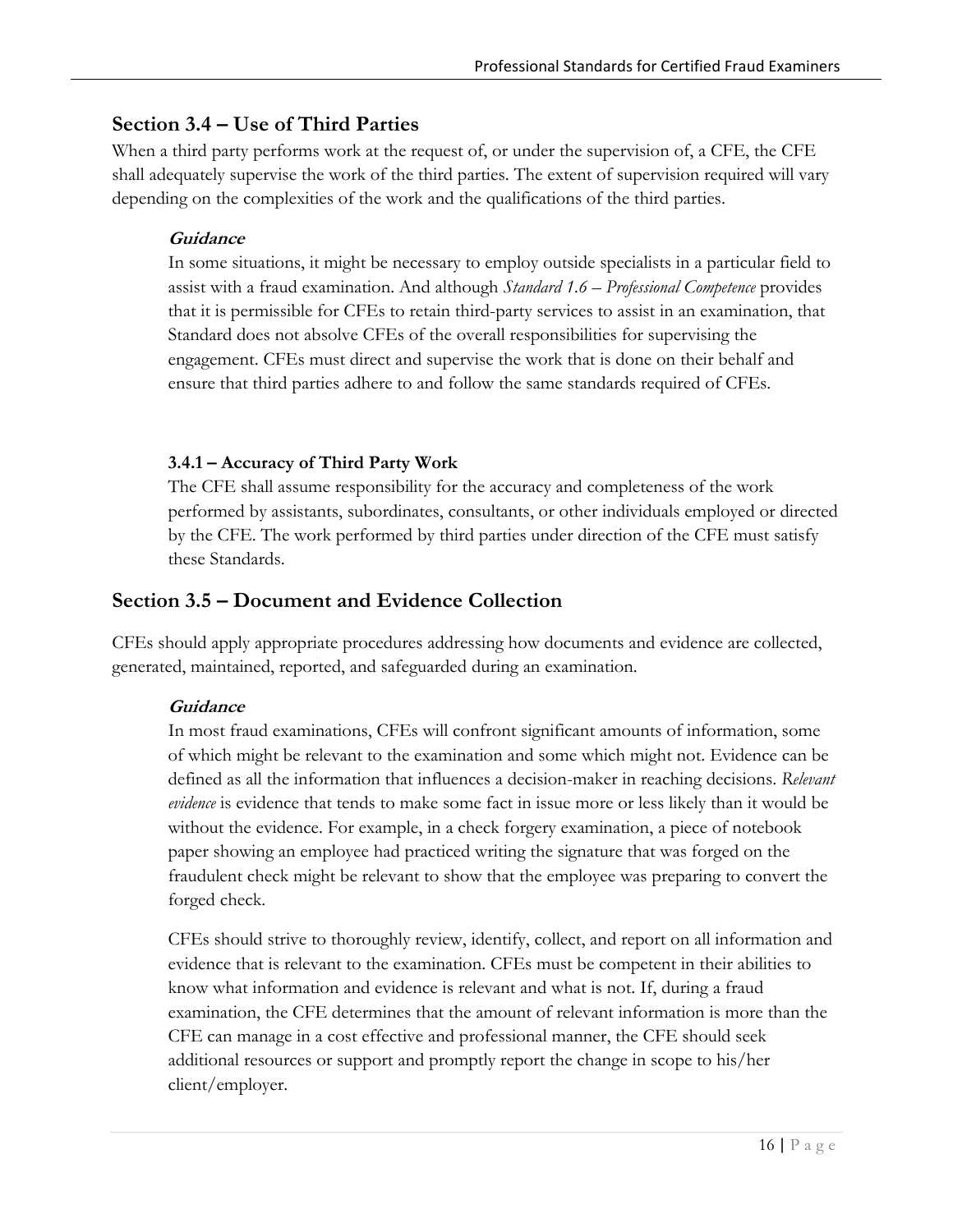A CFE's work product may vary with the circumstances of each fraud examination. The extent of documents and evidence that needs to be collected, generated, maintained, reported, and safeguarded is subject to the needs and objectives of the CFE, client/employer.

If the client/employer has appropriate procedures addressing how documents and evidence are to be collected, generated, maintained, reported and safeguarded, then the CFE should adhere to the client/employer's procedures. But in circumstances where the client/employer does not have appropriate procedures, the CFE should establish and adhere to procedures that adequately preserve and establish the authenticity of the collected documents and evidence relevant to the examination.

#### **3.5.1 – Documentation Control**

CFEs shall be cognizant of the chain of custody including origin, possession, and disposition of relevant evidence and material. CFEs shall strive to preserve the integrity of relevant evidence and material.

#### **Guidance**

Once relevant evidence is identified during an examination, the CFE must ensure that the evidence is properly acquired and safeguarded.

CFEs must be aware of the potential for litigation in any fraud examination, and because documents make up so much of the evidence in fraud cases, CFEs should employ appropriate collection practices so that relevant documents obtained in an examination will later be accepted by a court of law. Appropriate collection practices are especially important for electronic data, which is often more susceptible to inadvertent or intentional alteration than tangible information.

Accordingly, employing appropriate evidence collection practices is critical to every fraud examination. Accidentally deleting a hard drive containing relevant evidence, over-writing critical files, or spilling coffee on an original, forged document could alter the outcome of an examination and affect any future disciplinary or legal action that the client/employer may wish to pursue.

Some examples of document control considerations are:

- *Protect the evidence integrity* (i.e., protect the ability to show that the evidence has not been altered or damaged) by establishing how original documents will be acquired, used, protected, and analyzed.
- *Adhere to record retention guidelines* that establish the length of time that paper and electronic work product and evidence will be kept after the examination is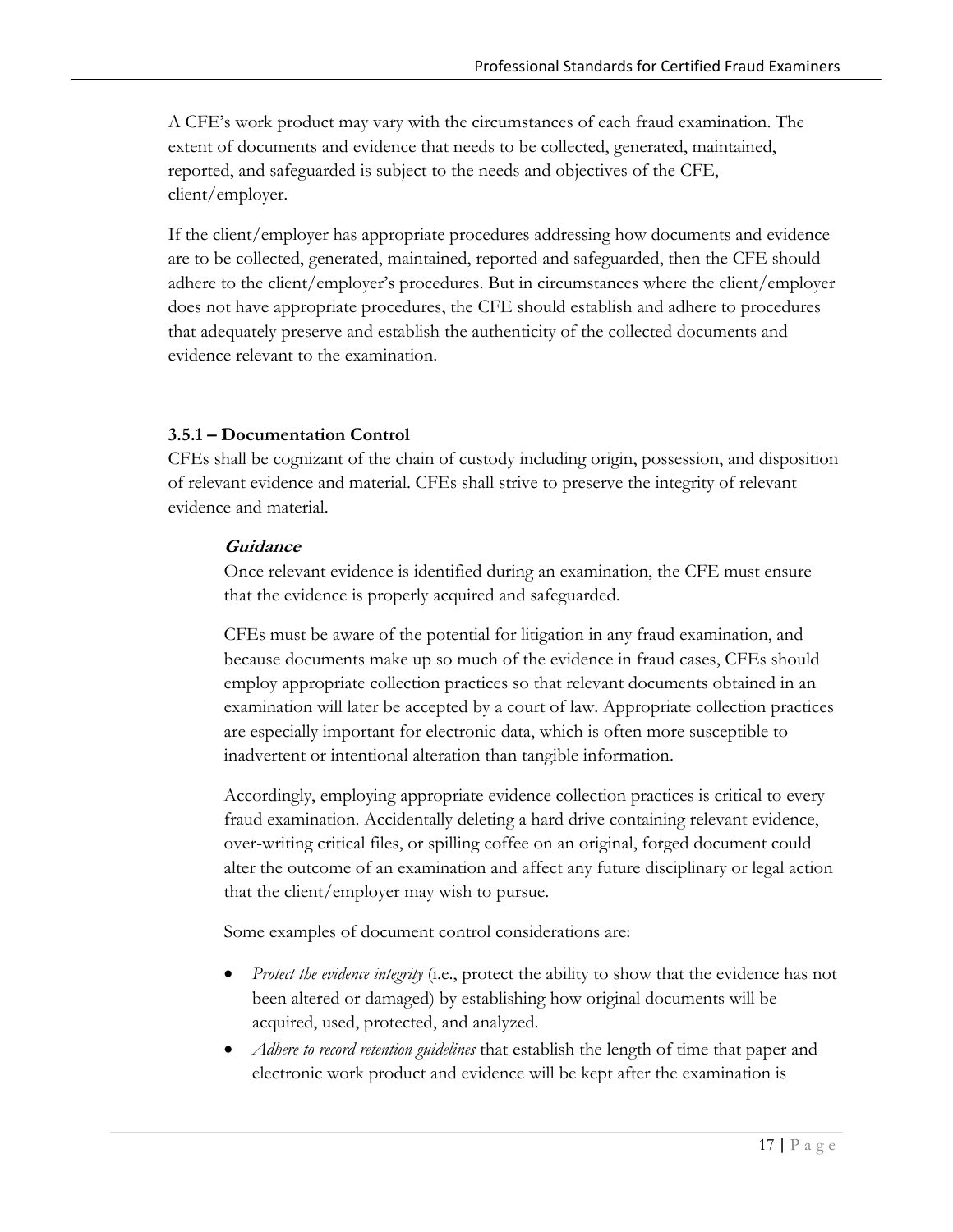completed. The record retention policies might also include guidelines on how evidence is to be catalogued, recorded, tracked and destroyed.

 *Maintain chain of custody* procedures when necessary. The chain of custody is both a process and a document that memorializes who has had possession of an object and what that party has done with it. The chain-of-custody document records the route that evidence takes from its initial possession until its final disposition. Establishing the chain of custody for a document ensures that the item has not been altered or changed from the time it was collected through its production in court.

#### **3.5.2 – Exculpatory and Inculpatory Evidence**

CFEs shall consider both exculpatory and inculpatory evidence.

#### **Guidance**

CFEs are tasked with uncovering and reporting all facts and evidence relevant to an examination and this includes both exculpatory and inculpatory evidence. Exculpatory evidence is evidence which tends to show that shows an individual is not guilty, had no criminal intent, and/or was justified in his or her actions. For example, in an inventory theft case, travel records showing that an employee was out of town when the thefts occurred would tend to exculpate that employee from charges that he personally removed the items from the warehouse.

Inculpatory evidence is evidence that helps establish the guilt of an individual. Returning to the inventory theft example, video footage showing the inventory manager taking items from inventory and placing them in his car would tend to incriminate the manager and thus would be considered inculpatory evidence.

CFEs must be truthful in their findings (see Standard 1.2 -- Truthfulness), they must maintain objectivity in their professional responsibilities at all times (See Standard 1.3 – Objectivity), and they must base their opinions and conclusions on the facts of the case. Therefore, before rendering any opinions or conclusions, CFEs must consider all relevant evidence, regardless of which side the evidence favors or what it proves or disproves.

When considering evidence, CFEs may decide how much weight should be given to various pieces of evidence. This standard does not prohibit CFEs from making judgments about the relative quality or persuasiveness of evidence, and it does not prohibit CFEs from rendering opinions that may be contradicted by some evidence. CFEs, however, cannot refuse to consider evidence because it tends to favor one possible conclusion over another. Often, CFEs will encounter evidence that exculpates a particular individual and additional evidence that inculpates that same individual. When a CFE faces such circumstances, the CFE should report that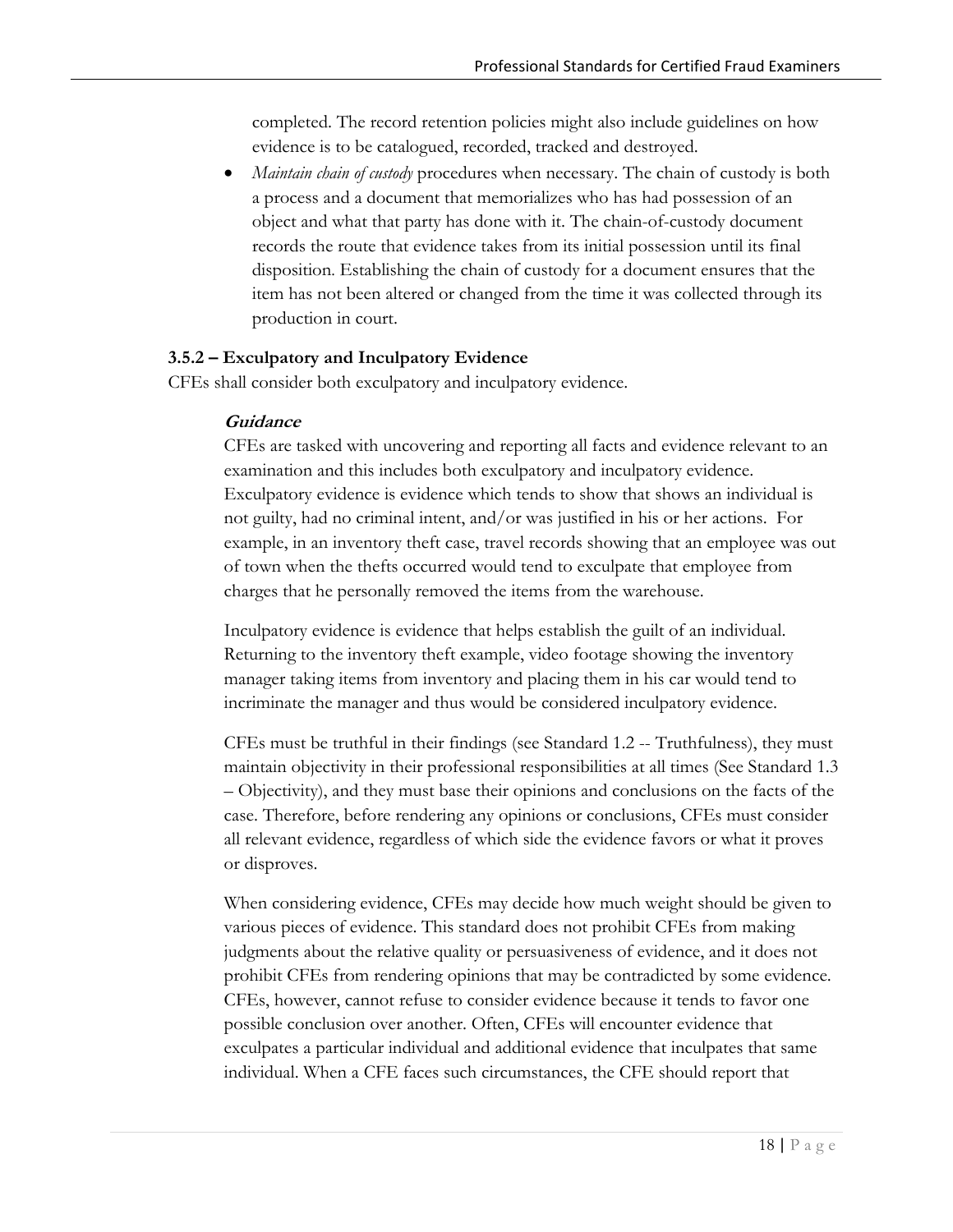he/she considered the contradictory evidence and explain the reasons why he/she gave more weight to one type of evidence than the other.

#### **3.5.3 – Destruction of Evidence**

CFEs shall at no time intentionally tamper with, destroy, fabricate, or alter evidence that is relevant to an examination.

#### **3.5.4 – Exclusion of Evidence**

CFEs shall not intentionally exclude any information or evidence that would change the outcome of the findings, or the report on the findings, of an examination.

#### **3.5.5 – Deceptive Misrepresentation**

CFEs shall not misrepresent, skew, suppress, or fabricate any information or findings of an examination.

#### **Section 3.6 – Potential for Witness Bias and Motive**

CFEs should be alert to the possibility of conjecture, deceit, unsubstantiated opinions, and bias among witnesses and others.

#### **Guidance**

Witness statements can be very important to fraud examinations. Frequently, witness testimony is an important element in determining facts. Witness testimony is often used to fill in the gaps of the paper record, and it may be the only way to introduce certain documents into evidence. Moreover, witness testimony can corroborate witness' accounts, provide leads for questioning, support witness testimony, and give CFEs a better understanding of the underlying facts. Also, the evidence provided by a witness can lead to a suspect's confession, particularly when multiple witnesses are available.

Given the importance of witness testimony, CFEs must be aware that witnesses might be motivated by something other than the quest for truth. Accordingly, CFEs should be cognizant of the potential motives witnesses might have for lying, and they should strive to protect the examination from witness bias and motive.

Some possible improper motives of witnesses include:

- A witness might be motivated to cover up his/her own wrongdoing or deflect suspicion away from himself/herself.
- A witness might be motivated by a grudge he/she has against the suspected wrongdoer.
- A witness might be motivated to protect others from getting in trouble.
- A witness might be motivated to avoid confrontation.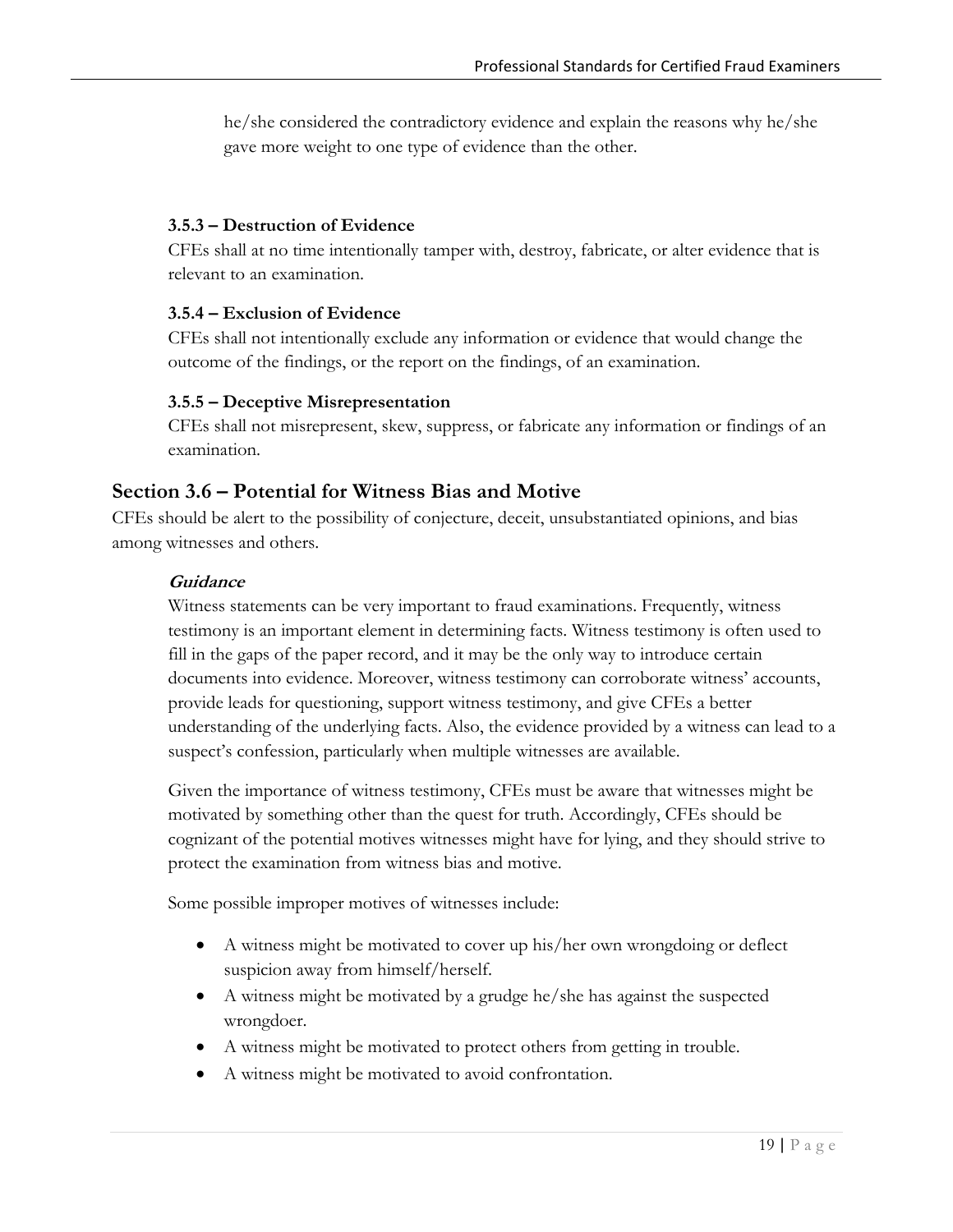- A witness might be motivated to fabricate reasons for terminating the suspected wrongdoer.
- A witness might be motivated to deflect blame for the wrongdoing.
- A witness might be motivated to see the perceived perpetrators suffer punishment.

## **Section 3.7 – Examination Findings Supported by Evidence**

CFEs' conclusions shall be supported with evidence that is relevant, reliable, and sufficient.

#### **Guidance**

CFEs must use relevant, reliable, and sufficient evidence to support their findings and conclusions. *Relevant evidence* is evidence that tends to make some fact in issue more or less likely than it would be without the evidence. Evidence that has no relationship to any of the issues in the case is irrelevant. *Reliable evidence* is evidence that it comes from a reasonably credible source. Evidence is *sufficient* to support a CFE's findings and conclusions where the weight of the evidence is such that a reasonable professional could draw the same or a similar conclusion to that of the CFE.

#### **3.7.1 – Free from Influence**

Examination findings and conclusions shall be free from influence by the personal feelings or interests of the CFE, client/employer, or any other parties involved. Findings and conclusions shall not be influenced by, or fabricated on behalf of, the client/employer or other interested parties.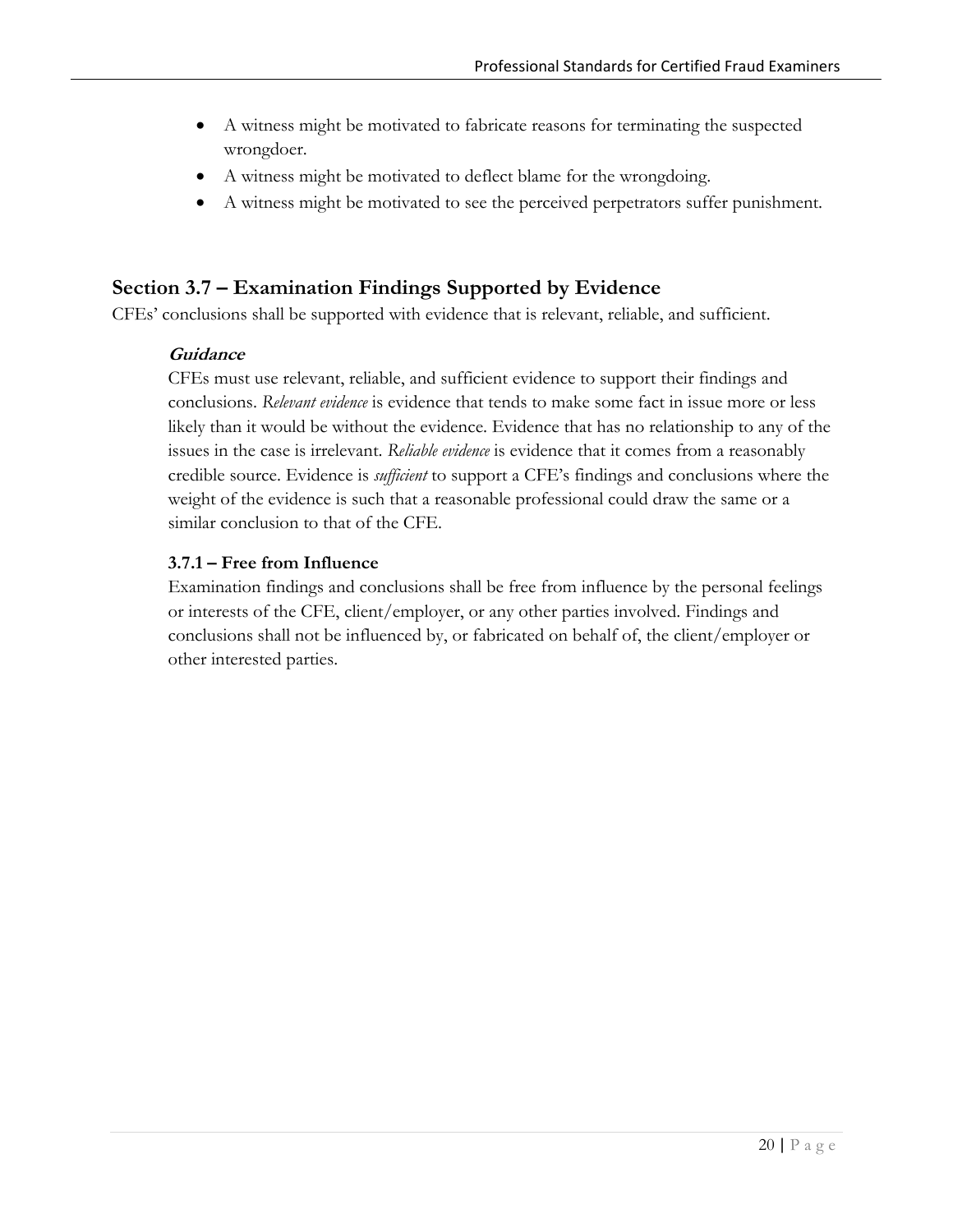# **4.0 – Standards of Reporting**

CFEs must report the results of fraud examinations to the clients/employers, but because CFEs operate in different industries, countries, markets, professions and cultures, and under different sets of circumstances, no single report format can cover every examination. Nonetheless, there are basic standards for reporting to which CFEs should adhere.

## **Section 4.1 –Form of the Examination Report**

CFEs' reports may be oral or written. The report should adequately represent the facts and findings of the examination and be free from bias and misleading information.

#### **Guidance**

Although most fraud examination reports will be written, an oral report may be preferable in some cases. Whether the CFE's client/employer is best served by an oral or written report will depend on the facts of each situation, and it is a matter that should be discussed with the client/employer's management and with legal counsel.

In determining whether to provide a written or oral report, those making the decision should consider a number of factors, including:

- A written report provides for easy review of the examination, which can provide valuable aid in deciding what action, if any, to take in attending to the situation.
- A written report provides tangible evidence concerning what was reported, but it can provide a guide for adverse parties.
- A written report commits its author to a particular version of the facts that may be contradicted by later discoveries.
- Oral reports are less susceptible to legal discovery than written reports.
- Oral reports provide the best protection against waiver of legal privileges or protection against legal discovery because any distribution of a written report increases the possibility that available protections will be waived.

Although the results of an examination can be communicated in various ways, written reports are the most common method. Such reports are normally used for internal reporting purposes, but they may also be a formal report to the court, a report to a prosecutor or law enforcement agency, or a report to an insurance company in support of a claim

Where possible, a written report documenting the examination's findings is preferred, but not required.

Regardless of whether the examination report is written or oral, it must be accurate and all facts should be reported without bias. Reports are designed to communicate the examiner's specific activities and findings, to comply with policies and procedures, and, in some cases, to satisfy legal requirements. Accordingly, the information in a report must be accurate so that its end users will know what transpired.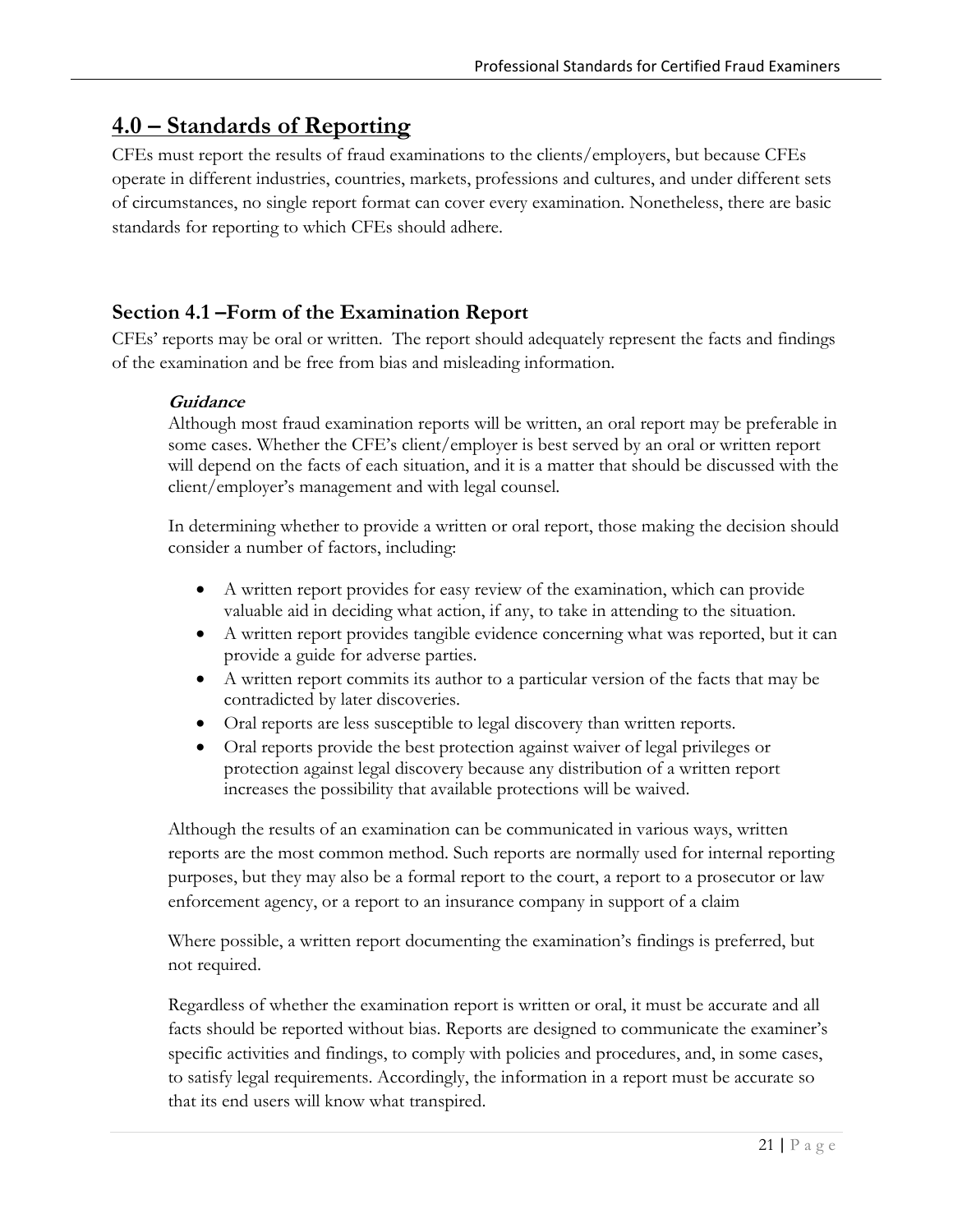## **Section 4.2 – Content of the Examination Report**

CFEs' reports shall be based on information that is relevant, reliable, and sufficient to support the facts, conclusions, opinions, and/or recommendations contained therein. Reports shall be confined to subject matter, principles, and methodologies within the CFE's area of knowledge, skill, experience, training, and/or education, or the knowledge, skill, experience, training and/or education of third parties operating under the CFE's direction and in accordance with these Standards.

#### **Guidance**

In general, the purpose of examination reports is to establish and document relevant facts, reach appropriate conclusions based on the available evidence, and determine an appropriate response. Accordingly, CFEs must base their reports on relevant facts (i.e., facts that tend to make the existence of any fact at issue more probable or less probable than it would be without the evidence). When a CFE is drafting a report, he should not guess or make assumptions. Also, examination reports shall be based on reliable information (i.e., information comes from a reasonably credible source). Finally, examination reports shall be based on information sufficient to support a CFE's findings and conclusions.

## **Section 4.3 – Opinions**

No opinion shall be expressed regarding the legal guilt or innocence of any person or party.

## **Guidance**

CFEs must be cautious about stating opinions.

Generally, in a reporting context, a CFE's job is to present the evidence in his/her report along with reasonable conclusions derived therefrom. Such evidence might establish a convincing case pointing to the guilt or innocence of a particular party, but reports should not include opinions regarding the guilt or innocence of any party involved. Determining whether a person is guilty or innocent of a crime is not a decision for CFEs; it is a decision that is reserved for a judge or jury.

The ACFE Code of Professional Ethics specifically prohibits CFEs from making statements of opinion as to guilt or innocence of any person or party involved in an examination. Specifically, Article Five of the Code of Professional Ethics states: "A fraud examiner, in conducting examinations, will obtain evidence or other documentation to establish a reasonable basis for any opinion rendered. No opinion shall be expressed regarding the guilt or innocence of any person or party."

Similarly, CFEs should be careful not to include any statement of opinion as to the integrity or veracity of any witness, even if they are convinced that a witness is being untruthful. Instead, CFEs should demonstrate truthfulness, or lack thereof, through conflicting facts or statements.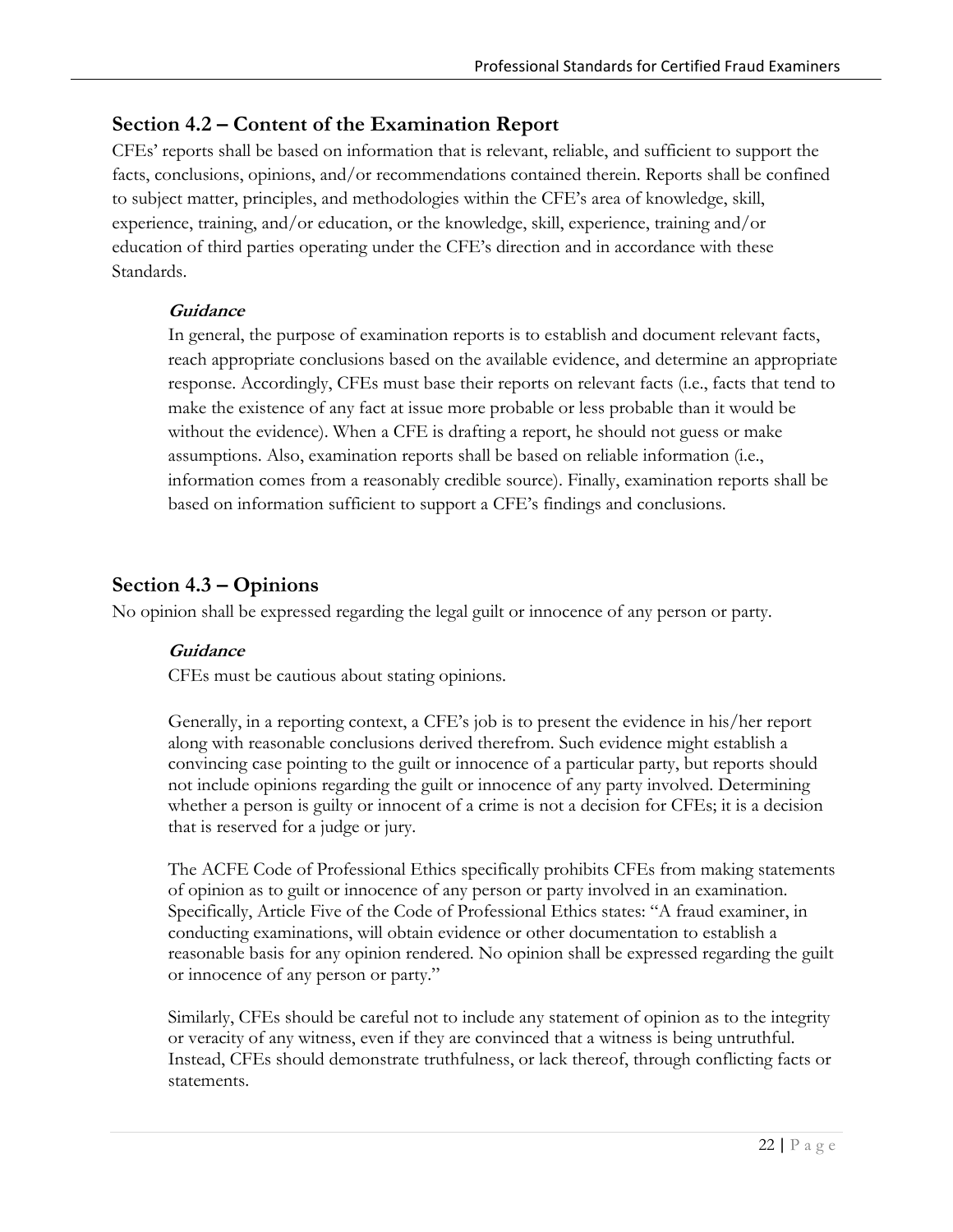Opinions regarding technical matters, however, generally are permitted if the CFE is qualified as an expert in the matter being considered. For example, a permissible opinion might address the relative adequacy of an entity's internal controls. Likewise, a permissible opinion might discuss whether financial transactions conform to generally accepted accounting principles.

As a general rule, no opinions, other than opinions on technical matters, should be included in examination reports.

Although opinions generally should be avoided, CFEs may draw reasonable conclusions based on the evidence, but they must be very circumspect when doing so. Conclusions are based on observations of the evidence, whereas opinions call for an interpretation of the facts. For example, a CFE might conclude that the suspect employee stole money, misrepresented a transaction, or concealed funds. There is no prohibition in the Code of Professional Ethics on expressing such conclusions, provided the conclusions have a reasonable basis in fact.